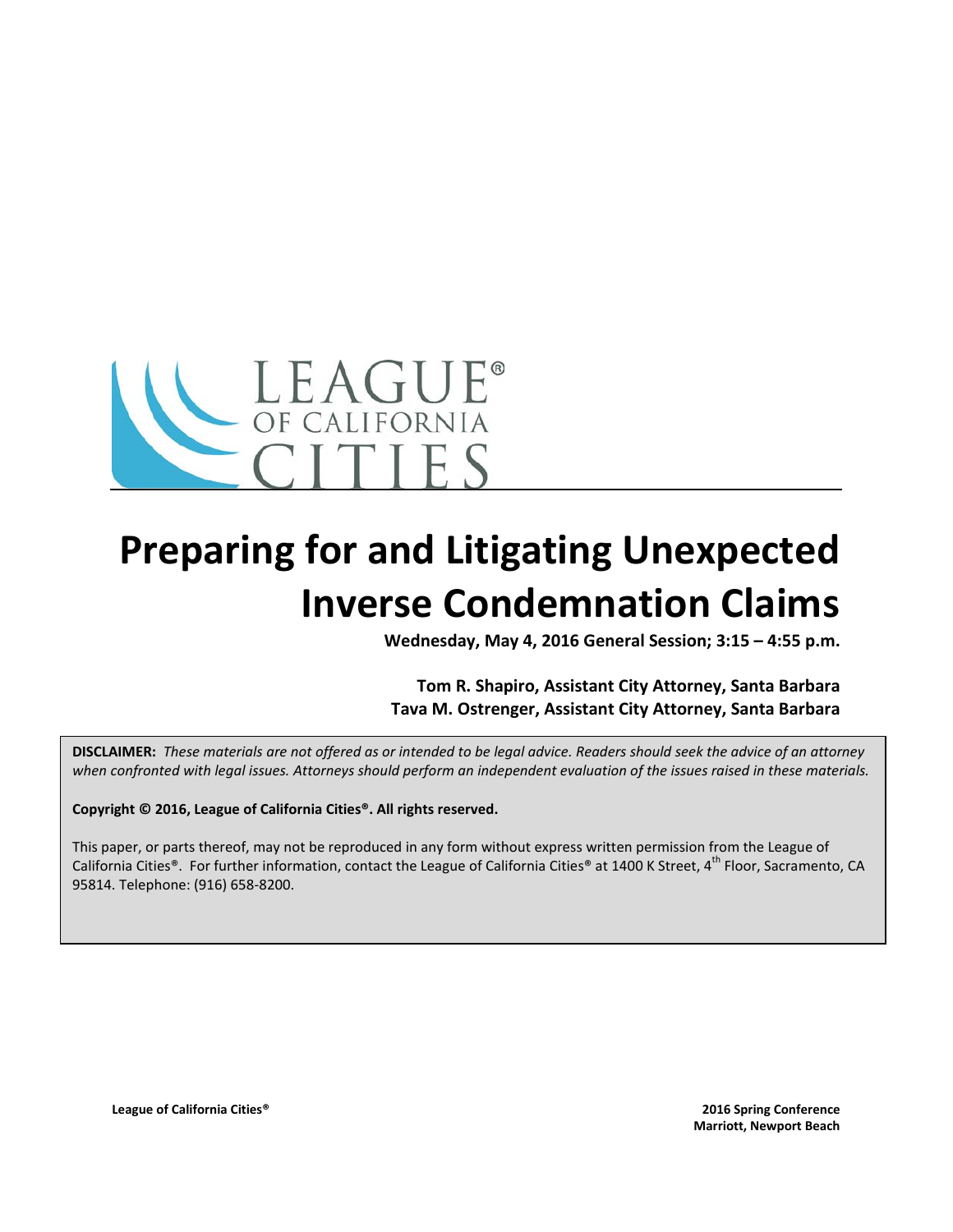| Notes:                       |                        |
|------------------------------|------------------------|
|                              |                        |
|                              |                        |
|                              |                        |
|                              |                        |
|                              |                        |
|                              |                        |
|                              |                        |
|                              |                        |
|                              |                        |
|                              |                        |
|                              |                        |
|                              |                        |
|                              |                        |
|                              |                        |
|                              |                        |
|                              |                        |
|                              |                        |
|                              |                        |
|                              |                        |
|                              |                        |
|                              |                        |
|                              |                        |
|                              |                        |
|                              |                        |
|                              |                        |
|                              |                        |
|                              |                        |
|                              |                        |
|                              |                        |
| League of California Cities® | 2016 Spring Conference |

2016 Spring Conference **Marriott, Newport Beach**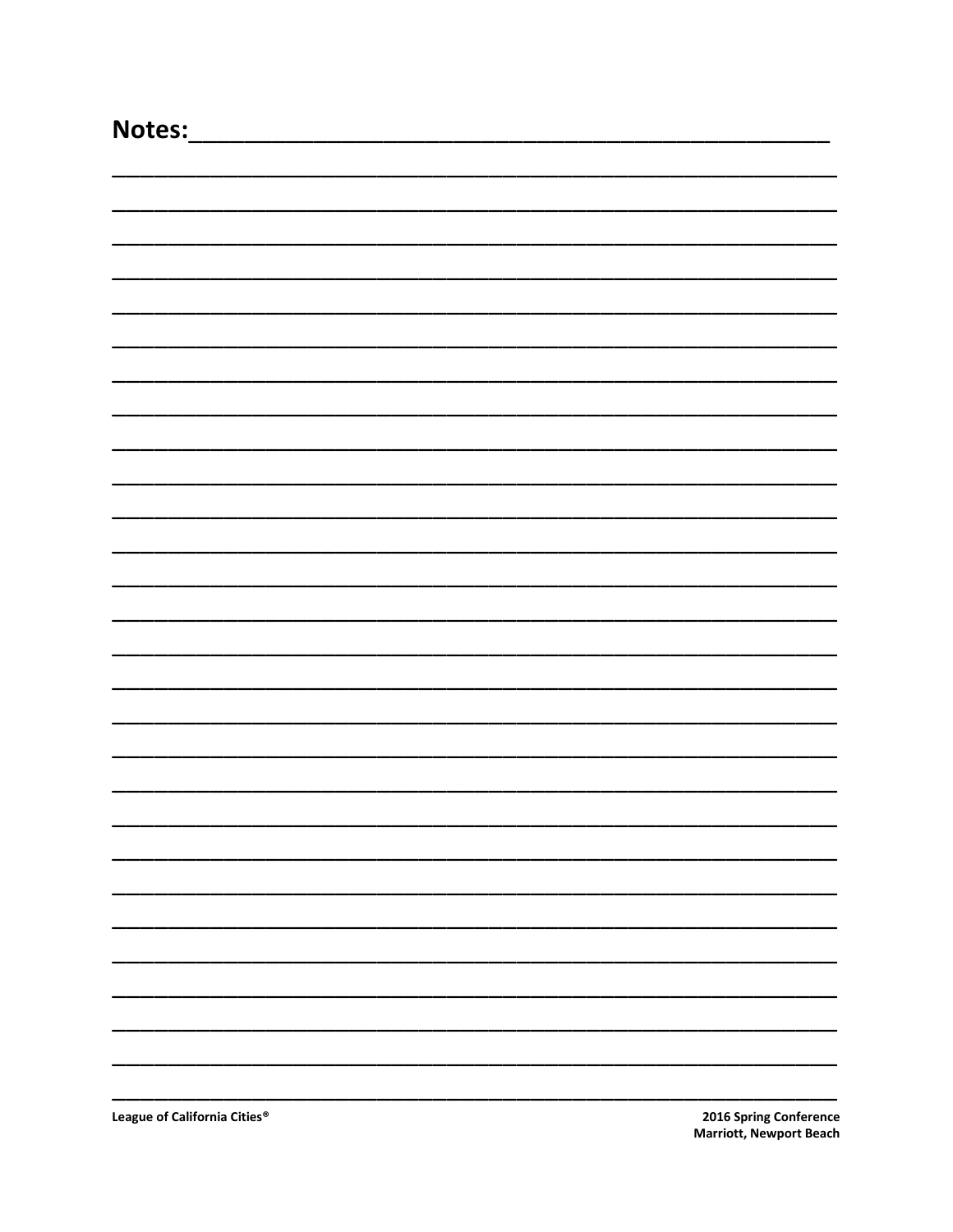# **PREPARING FOR AND LITIGATING UNEXPECTED INVERSE CONDEMNATION CLAIMS**

**I.**

#### **Introduction**

In the perfect municipal world, a land use ordinance prohibiting development in a designated and ancient landslide area would be viewed by the court as fair and reasonable; the abandonment of a road to a single already inaccessible home would not have been deemed a compensable taking; the removal of a driveway apron within the city's right of way in order to reconstruct its road would not have been a physical taking; and the revocation of a building permit to stop unauthorized and unpermitted construction would be deemed a justifiable exercise of police power.

Unfortunately, that perfect world likely will never be achieved as the courts struggle to reconcile the conflict between the exercise of local governmental powers for the public benefit, and private property rights. Being the defendant in four unique and unexpected inverse condemnation cases has provided our City Attorney's Office with a more in-depth understanding of the complexities of this area of law. The intent of this paper is to provide a broad overview of inverse condemnation law, and practical guidance learned from "in the trenches" litigation.

**II.**

## **Summary of Inverse Condemnation Law**

#### Direct Condemnation v. Inverse Condemnation

The constitutional guarantee granted by both the Fifth Amendment to the United States Constitution and Article I, Section 19 of the California Constitution, requiring the payment of just compensation prior to the taking of private property for public use, may at first blush seem to be a relatively straight forward concept. It is the well intentioned exercise of a governmental police power or the enactment of a land use regulation, however, that can sometimes turn that straight forward constitutional guarantee inside out and lead to costly litigation. In the ideal situation, the city makes a finding of public necessity and then acquires private property through the filing of a direct condemnation action. In this case, the city is the initiator of the litigation and typically, the property owner is not disputing the public necessity for the acquisition of his property, and the only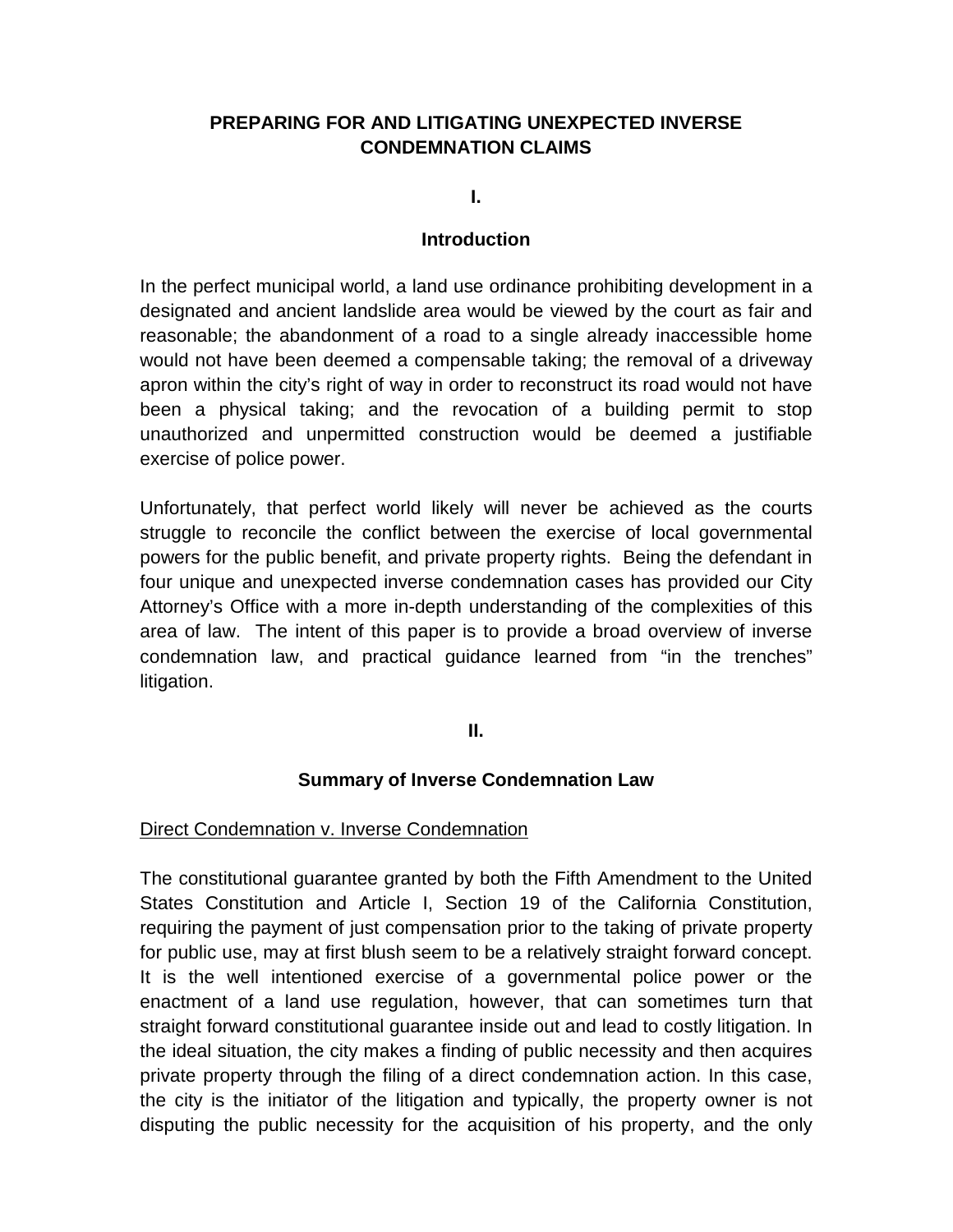issue to be determined by a jury is the amount of compensation to be paid. Conversely, inverse condemnation litigation is initiated by the property owner who is asserting that the city has taken or damaged private property, either temporarily, or permanently, without payment of just compensation.

While it may seem that a government action that results in a "taking" or "damage" to private property should be easy to spot and avoid, the action that has resulted in the alleged "taking" is usually inadvertent. The city, in most cases, has not engaged in the activity with the intent to take the property, but merely to assert some form of control over its use through the implementation of a regulation or an exercise of its police power to protect public health, safety, and welfare. The four elements in an inverse condemnation case that the plaintiff must prove are: 1.) plaintiff's ownership of the property allegedly taken, 2.) participation by the city in a public project or enactment of regulation, 3.) taking or substantial damage to property, and 4.) causation.

Unlike a direct condemnation action, the primary issue to be determined in an inverse condemnation case is not the amount to be paid–though that may come later–but whether or not the city's action has risen to the level of a "taking." This is a mixed question of law and fact to be determined by the court. If the court determines that a taking has occurred, the matter of compensation may be heard by a jury just as it would be in a direct condemnation action.<sup>[1](#page-3-0)</sup> Consequently, the parties often stipulate to a bifurcated trial, with the liability phase being determined by the court and the damages phase being heard by a jury. Where the parties cannot reach a stipulation, the court may properly order a bifurcated trial. $^2$  $^2$ 

# Types of Taking under Inverse Condemnation

A claim for inverse condemnation may arise not only when there has been physical damage to real property, but may also arise over the taking of personal property,<sup>[3](#page-3-2)</sup> or the taking of a vested right.<sup>[4](#page-3-3)</sup> Additionally, inverse condemnation liability may be found even where the alleged taking of the property is temporary in nature.

The courts have recognized two categories of taking under inverse condemnation law: physical and regulatory. Regulatory takings fall within two subcategories: categorical takings, and takings subject to an "ad hoc" analysis.

<span id="page-3-0"></span><sup>&</sup>lt;sup>1</sup> Marshall v. Department of Water & Power (1990) 219 Cal.App.3d 1124, 1139-1141<br><sup>2</sup> Code of Civil Procedure §598

<span id="page-3-2"></span><span id="page-3-1"></span><sup>&</sup>lt;sup>3</sup> Horne v. Dep't of Agriculture (2015) 135 S. Ct. 2419, 2428

<span id="page-3-3"></span><sup>&</sup>lt;sup>4</sup> Lockaway Storage v. Cnty. of Alameda (2013) 216 Cal. App. 4<sup>th</sup> 161, 185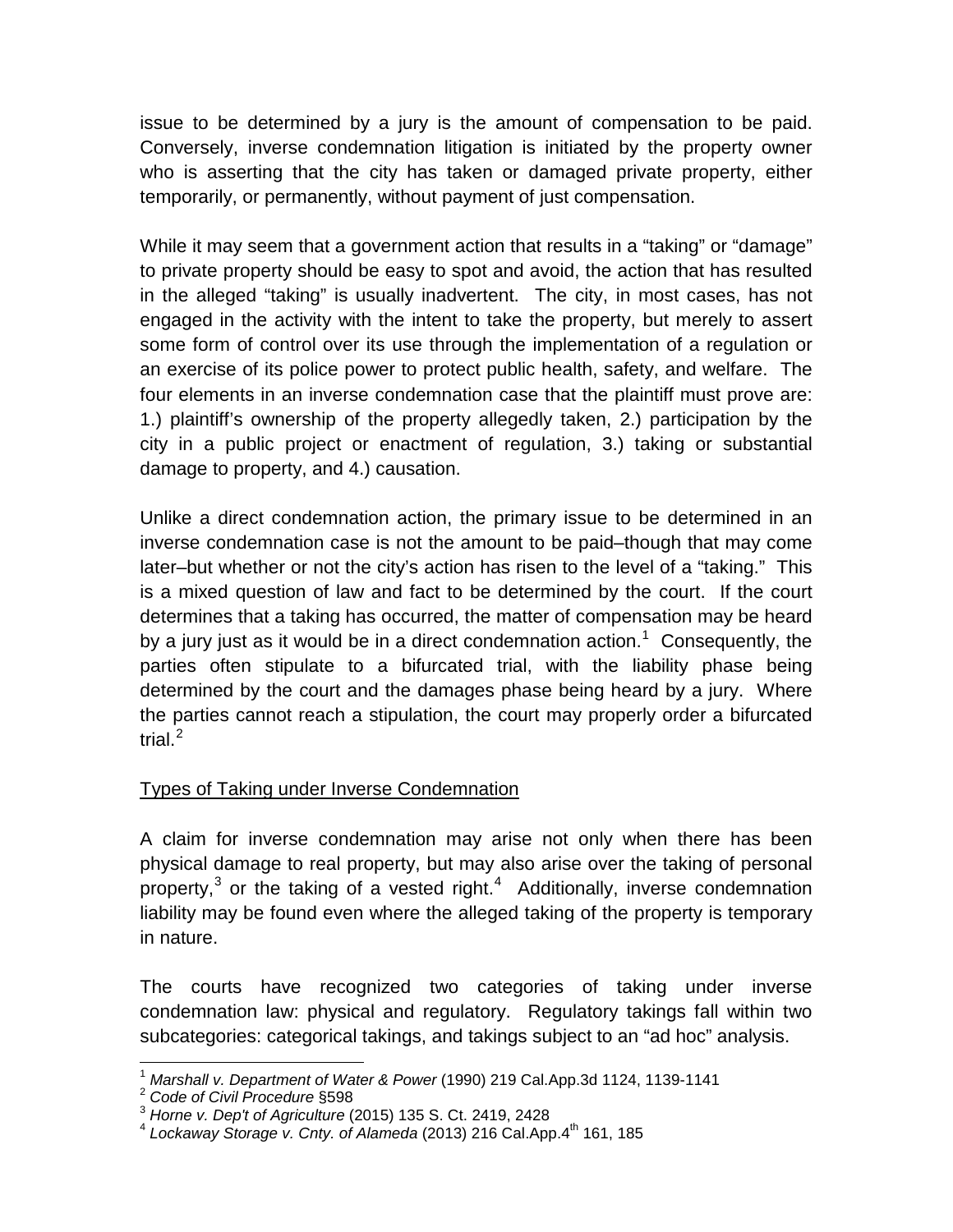# a. Physical Takings

Physical takings cases (not related to imposition of regulations) comprise a much smaller area of inverse condemnation case law. As its name suggests, a physical taking occurs when there is damage to, or a physical invasion of private property, that is proximately caused by an action or improvement constructed by the city, even if there is no negligence on the city's part.<sup>[5](#page-4-0)</sup> Inverse condemnation actions alleging a physical invasion of property can arise from various causes, but are commonly seen in the form of damage caused by disturbance of land and water damage.

# b. Regulatory Takings

A property owner may allege a regulatory taking by challenging the effect of the regulation on either a facial or as applied basis. "Generally, '[a] facial challenge to the constitutional validity of a statute or ordinance considers only the text of the measure itself, not its application to the particular circumstances of an individual.' [internal citation omitted.] On the other hand, '[a]n as applied challenge may seek ... relief from a specific application of a facially valid statute or ordinance to an individual or class of individuals who are under allegedly impermissible present restraint or disability as a result of the manner or circumstances in which the statute or ordinance has been applied....'"[6](#page-4-1)

The enactment of laws, regulations, or conditions that authorize or cause the physical invasion of private property, or deprive the owner of all economic use, are regulatory takings commonly referred to as "categorical" or "per se" takings, and generally, absent the existence of an affirmative defense, liability under inverse condemnation will be found.<sup>[7,](#page-4-2) [8](#page-4-3)</sup> In cases involving a categorical taking, often the most fact intensive examination is not whether the taking occurred, but proving the existence of an affirmative defense. This is generally the case because an early examination of the facts by the city will demonstrate if a physical invasion occurred, or if the property owner has been deprived of all economic use of the property, and the city has chosen to proceed to trial with, what it believes, is a winning affirmative defense.

<span id="page-4-1"></span><span id="page-4-0"></span><sup>&</sup>lt;sup>5</sup> City of Mill Valley v. Transamerica Ins. Co. (1979) 98 Cal.App.3d 595, 600<br><sup>6</sup> NJD, Ltd. v. City of San Dimas (2003) 110 Cal. App. 4th 1428, 1439 citing *Santa Monica Beach, <br>Ltd. v. Superior Court (1999) 19 Cal.4th 95* 

<span id="page-4-3"></span><span id="page-4-2"></span><sup>&</sup>lt;sup>7</sup> Loretto v. Teleprompter Manhattan CATV Corp. (1982) U.S. 419, 421<br><sup>8</sup> Lucas v. South Carolina Coastal Council (1992) 505 U.S. 1003, 1015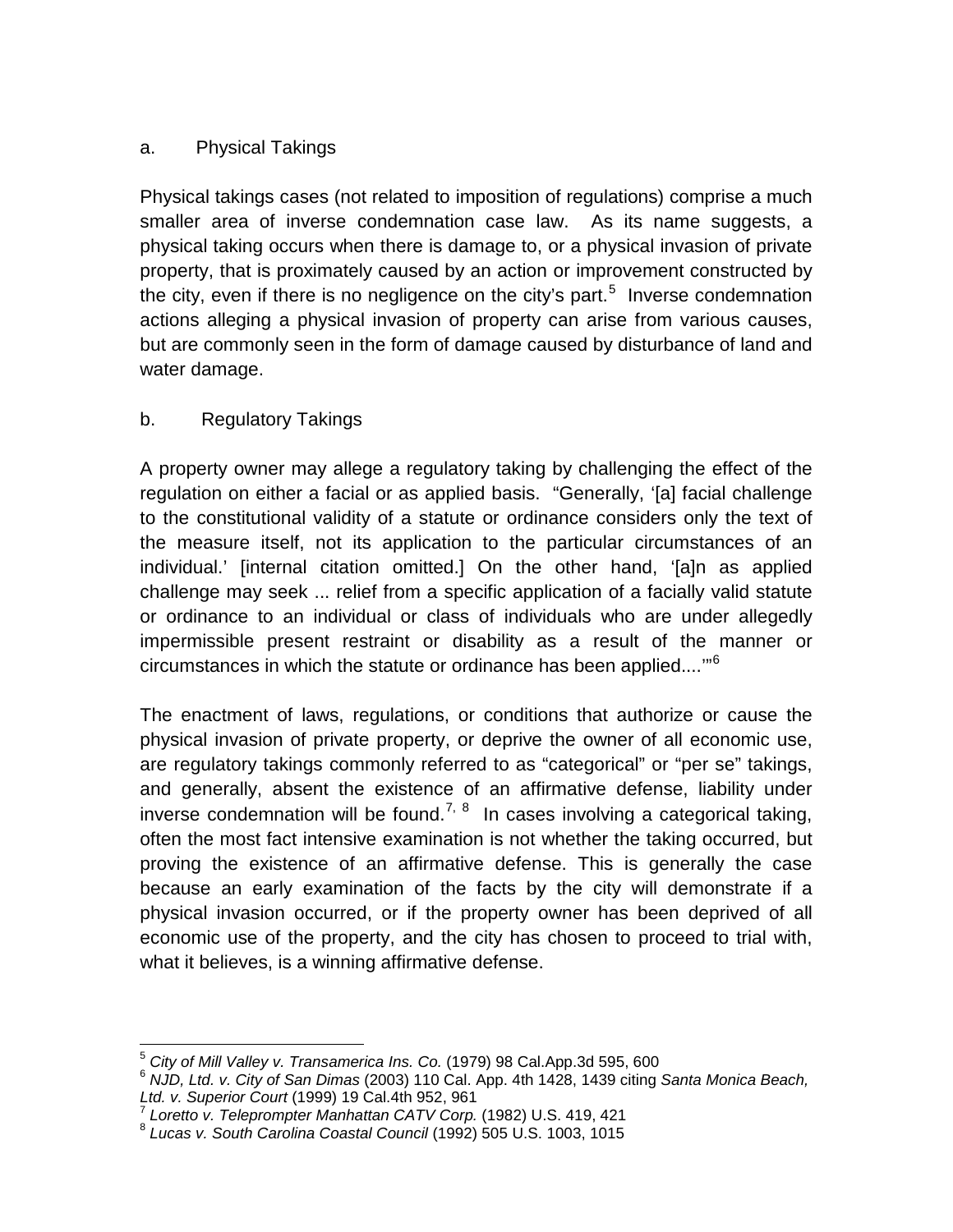A compensable regulatory taking may be found when a regulation goes too far, but stops short of denying all economically viable use. In the seminal case, *Penn Central Transp. Co. v. City of New York* (1978) 438 U.S. 104, the United States Supreme Court identified several factors that the courts could look to in determining whether or not a regulation went so far as to require payment of compensation. "*Penn Central* emphasized three factors in particular: (1) '[t]he economic impact of the regulation on the claimant'; (2) 'the extent to which the regulation has interfered with distinct investment-backed expectations'; and (3) 'the character of the governmental action.'"[9](#page-5-0) This is an ad hoc analysis and the court need not limit its inquiry to these three factors in order to find a regulatory taking."<sup>[10](#page-5-1)</sup>

## **III.**

## **Examples of Unexpected Inverse Condemnation Liability**

What follows are four short case studies of recent inverse condemnation trials held in the Santa Barbara Superior Court. All four of these cases resulted in some type of verdict/judgment against the City, with the City also being liable for attorney fees and costs. The first three cases were geographically linked and involved a relatively remote area of the City that is prone to landslides. The last case, *Corral v. City*, involves an inverse claim for a temporary taking of a vested right arising from the revocation of a building permit in the context of a code enforcement action. It is perhaps the most perplexing of these cases.

# **a.** *Brost, Barajas, et al. v. City of Santa Barbara* **(2010) SBSC No.: 1342979**

Per Se Taking: The Landslide that Didn't Slide

## Facts of the Case

This case was brought by Plaintiffs Brost, Canley, and Barajas, who owned property within an active landslide area in the City of Santa Barbara, known as Slide Mass C of the Conejo Slide. The Plaintiffs all resided on their properties at 478 Conejo Road, 17 Ealand Place, and 474 Conejo Road, respectively, until November 2008 when their homes were destroyed by a wildfire. The Plaintiffs were prevented from rebuilding their homes as the result of an ordinance adopted by the City in 1997 that prohibited new construction on properties entirely within Slide Mass C (hereafter the "Ordinance".)

<span id="page-5-1"></span><span id="page-5-0"></span><sup>&</sup>lt;sup>9</sup> *Kavanau v. Santa Monica Rent Control Bd.* (1997) 16 Cal. 4th 761, 775<br><sup>10</sup> Penn Central Transp. Co. v. City of New York 438 U.S. 104, 124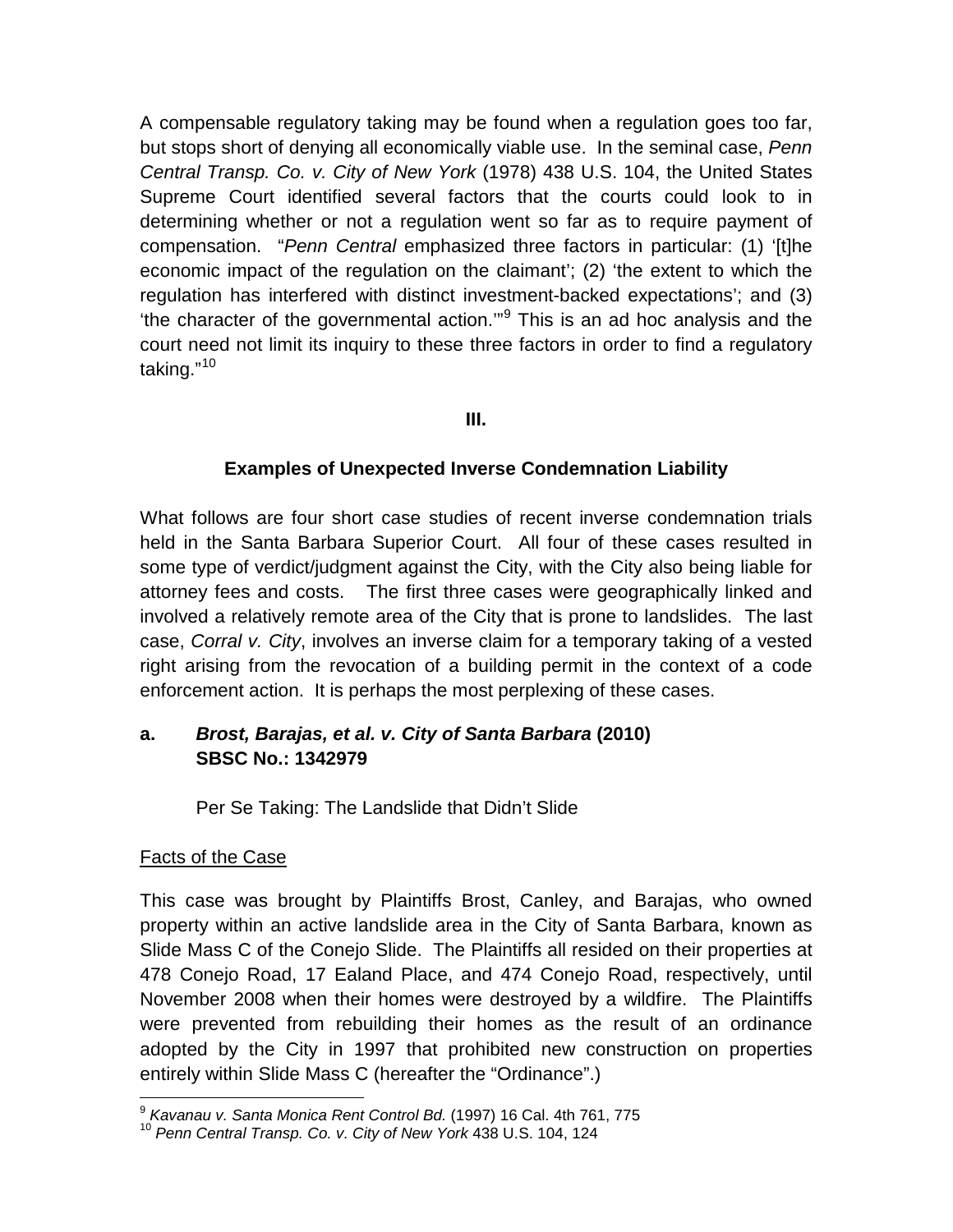In January 2010, the property owners contacted the City's Building Official inquiring about the possibility of rebuilding their homes. Citing the Ordinance, the Plaintiffs were informed that the Building Official had no discretion to allow reconstruction. The Plaintiffs never submitted a formal building permit application to rebuild their homes. The Plaintiffs relied on the City's Ordinance prohibiting new construction within Slide Mass C, as well as the statements made by the Building Official indicating that permits would not be granted, in determining not to apply to the City for a building permit. The Plaintiffs instead brought suit in 2010 alleging, among other causes of action, a regulatory taking of their property under inverse condemnation, as applied to the City's Ordinance.

## Bifurcated Trial

The liability phase of the trial began in January 2012. The City argued that the Plaintiffs' claim under inverse condemnation was not ripe because they had failed to exhaust their administrative remedies. The City argued that the Plaintiffs had not submitted a permit application and given the City the opportunity to formally reject the application. By failing to submit an application they had deprived the City of an opportunity to reconsider its Ordinance through the administrative process. Since the Plaintiffs were challenging the effect of the Ordinance "as applied" to their property, they were required to exhaust all administrative remedies available through the City, and bring a challenge by writ of mandate prior to filing the inverse action. The Plaintiffs argued, and the Court agreed, that such an exhaustion of remedies was futile based on the language of the Ordinance, and the statements made by the Building Official that he lacked discretion to allow construction within the slide mass. The Court then found that "the City's [Ordinance] goes too far and effects a taking because it presents the extraordinary circumstances when no productive or economically beneficial use of [plaintiffs'] land is permitted." (Statement of Decision p. 21: 17 – 19.) The Court went on to conclude that "the City then has the option to amend [the Ordinance] to exempt plaintiffs' properties, to withdraw the [Ordinance], or to exercise eminent domain and proceed to trial on damages." (Statement of Decision p. 26: 24 - 26.)

The Court set the damages phase of the trial for October 2012 so that both parties could engage in expert discovery in order to assess the appropriate measure of damages. During this period, the City amended the Ordinance to provide that the "term 'new construction' shall not include the construction of a home on any legal parcel located entirely within Slide Mass C where the parcel contained a home which was destroyed by fire or other casualty after November 12, 2008." The amendment to the Ordinance reduced the "taking" of Plaintiffs' property from a permanent taking to a temporary taking measured from the date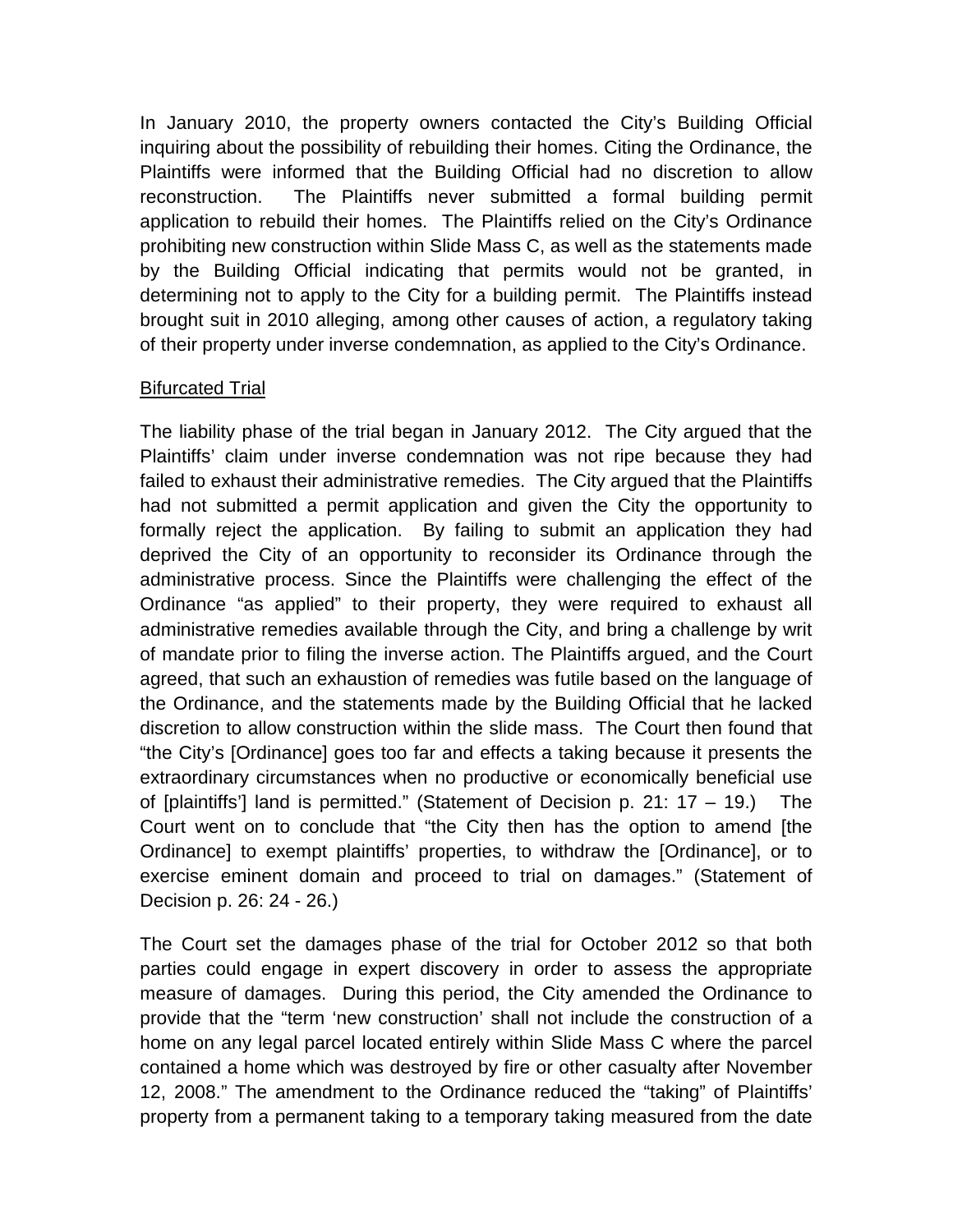the homes were destroyed by the fire in November 2008 to the date the City amended its Ordinance in March 2012.

The City waived its right to a jury, and the damages phase of the trial was heard by the Court. At trial the Plaintiffs argued that the proper measure of damages should be the value of the monthly fair market rent of the subject properties for the period of the temporary taking (i.e. approximately 3 ½ years), making, as Plaintiff's expert acknowledged, the "extraordinary assumptions" that the subject residences were rebuilt the day after the wildfire, and in the same conditions as if they had not burned on that date. The Plaintiffs valued the damages at:

478 Conejo Road (Brost): \$130,000

17 Ealand Place (Barajas): \$128,000

474 Conejo Road (Canley): \$110,250

The City argued that Plaintiffs' measure of damages was flawed in that it was both extraordinary and highly speculative to surmise a fair market rent on residences that had not been rebuilt, without taking into consideration the transactional costs of rebuilding or maintaining those residences. The City asserted that the damages should be measured based on what existed after the November 2008 fire, i.e. bare land zoned for a single family home. The City acknowledged that since the "taking" was temporary, the value as of 2008 should be increased by the appropriate interest they may have earned on this sum (6%), with the total amount being the proper measure of their "takings" compensation.

The Court found the City's expert real estate appraiser, James Hammock, to be very credible and elected to use the value of the bare land approach in reaching its determination on damages. In the Statement of Decision the Court states, "[a]s I listen to [Mr. Hammock's] testimony I am not persuaded that the fair rental value [as asserted by the plaintiffs] is the appropriate method of determining the value of damages. The Court made site visits during the underlying case on liability. The likelihood of any of these folks rebuilding in this area, under the circumstances of this unusual fact scenario, appears speculative and remote. That leaves the only viable theory to support a damage award the value of the land at \$200,000 at an appropriate rate of return." (Statement of Decision, p. 8, ln. 19 – 24.) The court then found that using Mr. Hammock's value of \$200,000, including the suggested rate of return of 6% per year, the damages to the Plaintiff's total \$12,000 per year (for three years), resulting in total damages to each plaintiff of \$42,000.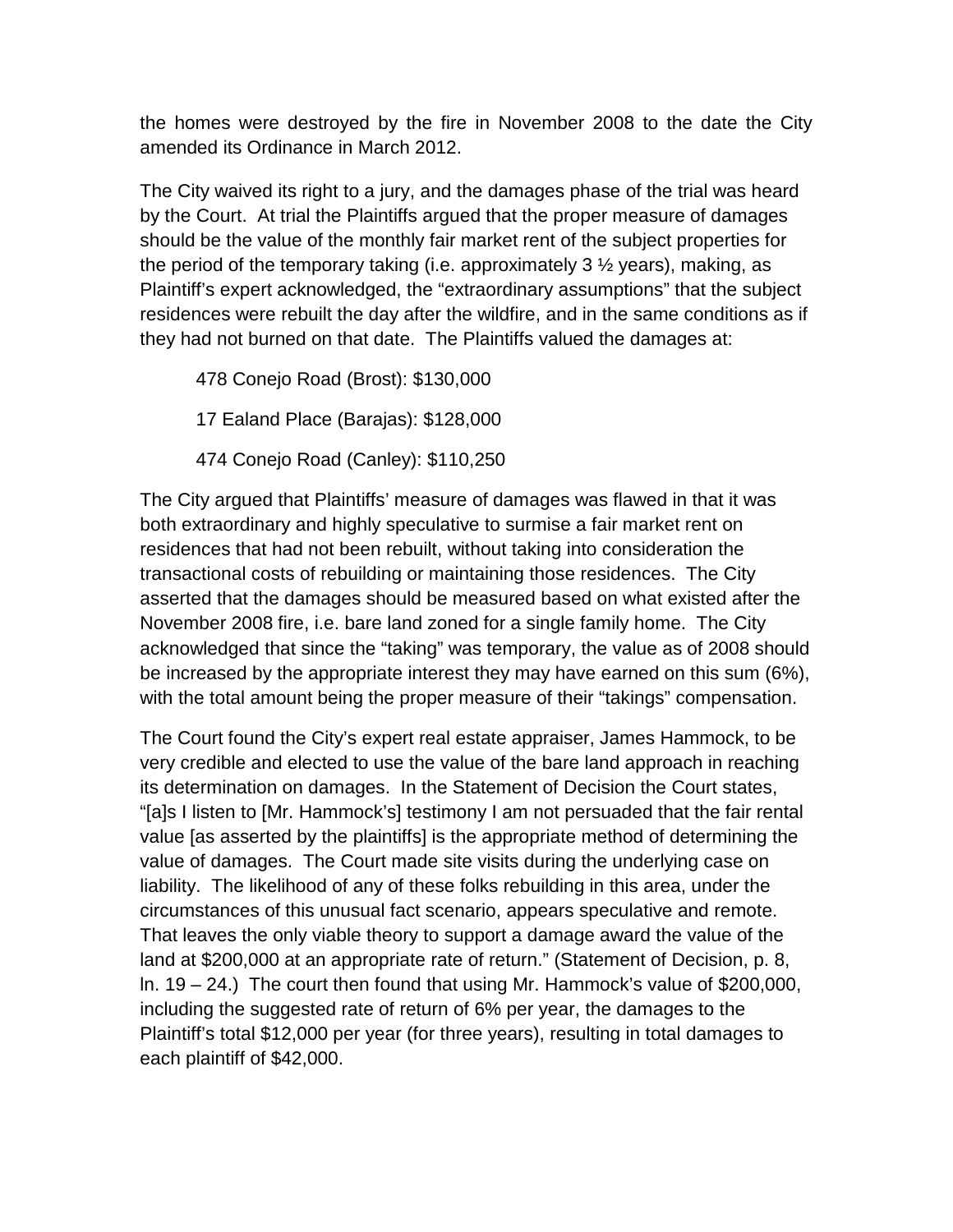## Appeal & Attorney's Fees

After the damages phase of the trial was finished, the City appealed the Court's ruling on liability to the Second Appellate District, Division Six in July 2013, arguing (in part) that the trial court erred in finding that the Plaintiffs' takings claim was ripe for consideration because they failed to file formal applications to rebuild their homes. In its unpublished decision filed March 25, 2015, the Court of Appeal affirmed the trial court's judgment, finding that given the certainty of the properties' permitted uses, it agreed with the trial court that the Plaintiffs were not required to file formal development applications. Since the Ordinance precluded all development, the City's inevitable rejection of Plaintiffs' development applications was not necessary for the court to determine the extent of permitted development on the properties.

The Plaintiffs were awarded attorney's fees and expert costs in the amount of \$648,522.94, which included fees, costs, and interest through the appeal.

# **b.** *Barajas & Lucadello v. City of Santa Barbara* **(2013) SBSC No.: 1383054**

Ad Hoc Taking: A Road to Nowhere Leads to Inverse Condemnation

# Facts of the Case

This case involved a claim of inverse condemnation and private nuisance brought by two property owners, Plaintiffs Ruben and Pamela Barajas (collectively "Barajas") and Christine Lucadello, after the City vacated a portion of public roadway and cul de sac known as Ealand Place. Due to significant earth movement caused by frequent landslides, the lower portion of Ealand Place servicing the Plaintiffs' properties had been deteriorating for several years, until finally becoming completely impassible by vehicle in 2011. Based on an engineering study conducted by the City, it was apparent that the geological conditions in the area made it infeasible to permanently repair the lower portion of Ealand Place, and a temporary repair to service a single residence and two vacant lots would cost the City millions of dollars.

In determining whether or not to proceed with road reconstruction, the City evaluated the condition and feasibility of development of the Plaintiffs' properties at 17, 22, and 24 Ealand Place. The property at 17 Ealand Place had been purchased by the Barajas in the 1970's for \$50,000, and destroyed by a wildfire in 2008. Since that property existed entirely within an active slide mass (see *Brost, Barajas, et al.* case study above) it was unlikely that another residence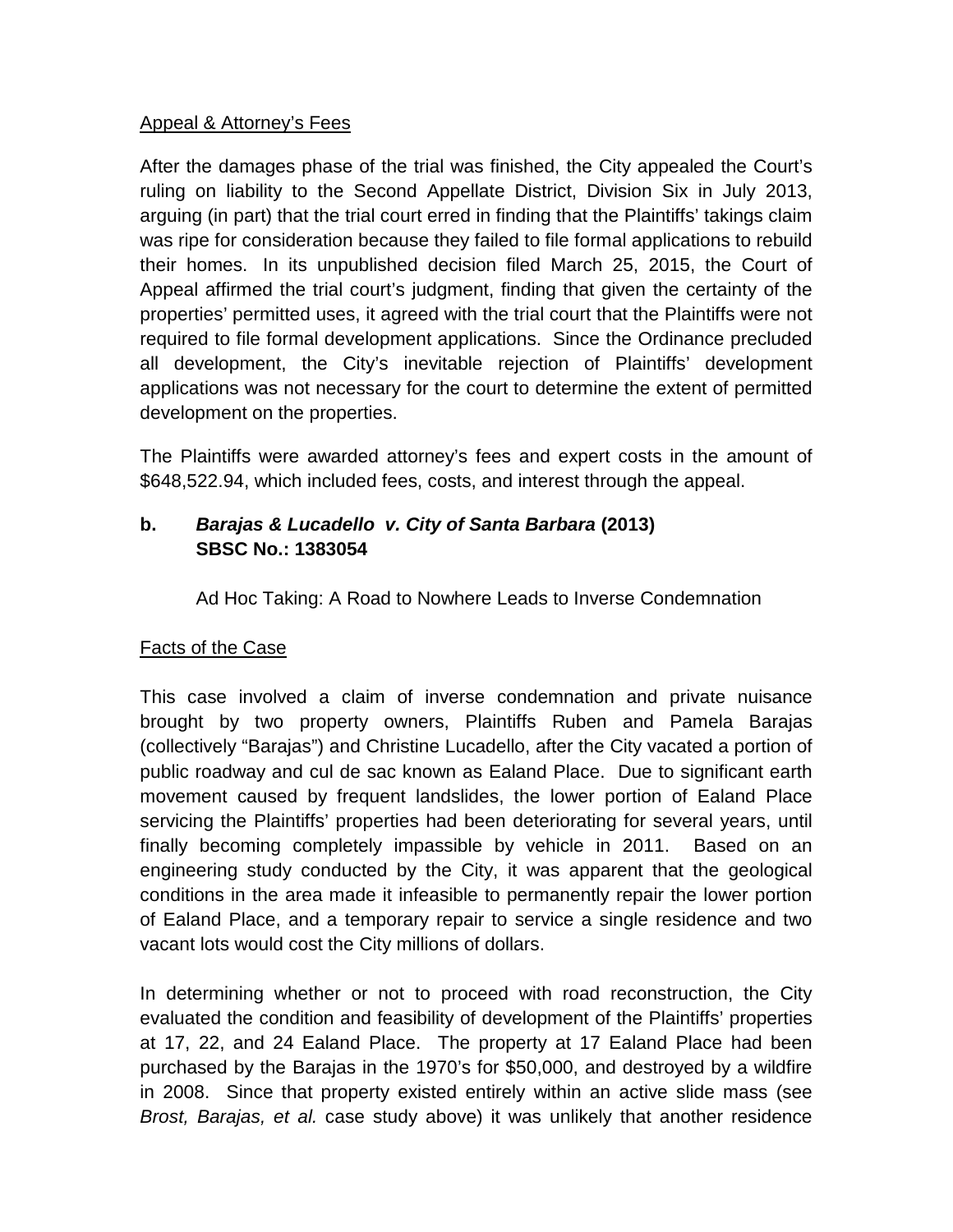could be built on the lot. Plaintiff Christine Lucadello had also purchased 24 Ealand Place (an undeveloped lot) in the 1970s for \$5,000. During that period she made no significant attempts to build on the lot, and due to the close proximity to the slide mass, development would be difficult, if not impossible. The single residence at 22 Ealand Place had been purchased by the Barajas for \$150,000 in early 2011 at a time when it was clear that the road was deteriorating rapidly and there was no longer driveway access to the home.

In June 2012, The City made the decision that it was in the best economic interest of the public to forego reconstruction of the road and vacate the impassible portion of Ealand Place. Shortly thereafter in 2013, Plaintiffs filed a complaint for inverse condemnation and private nuisance as a result of the City's vacation of the roadway, and failure to provide vehicular access to the properties.

Prior to trial, the Plaintiffs made a written offer to settle. The Barajas's offered to settle all claims, inclusive of attorney's fees and expert costs, in the amount of \$796,500, which was broken down as follows:

- \$198,000 compensation for diminution in value of 17 Ealand Place;
- \$321,000 compensation for diminution in value of 22 Ealand Place;
- \$100,000 in nuisance damages (\$50,000 to each plaintiff);
- \$161,000 in attorney's fees; and
- \$16,500 in expert fees and costs.

Ms. Lucadello asserted that 24 Ealand Place had suffered a diminution in value in the amount of \$200,000 and offered to settle all claims, inclusive of attorney's fees and costs for \$307,000. Plaintiffs' settlement offers, to be paid by the City, totaled \$1,103,500.

The City responded to Plaintiffs' offers by making its own settlement offer under Code of Civil Procedure section 998. The City offered to settle all claims and causes of action in the amount of \$500,000; \$350,000 offered as settlement to the Barajas's (inclusive of both plaintiffs) and \$150,000 offered to Lucadello. The Plaintiffs rejected the City's offer and the parties proceeded to trial.

# Bifurcated Trial

During the liability phase of the trial, the City argued that it could not be held liable for a regulatory taking because Plaintiffs could not prove that the vacating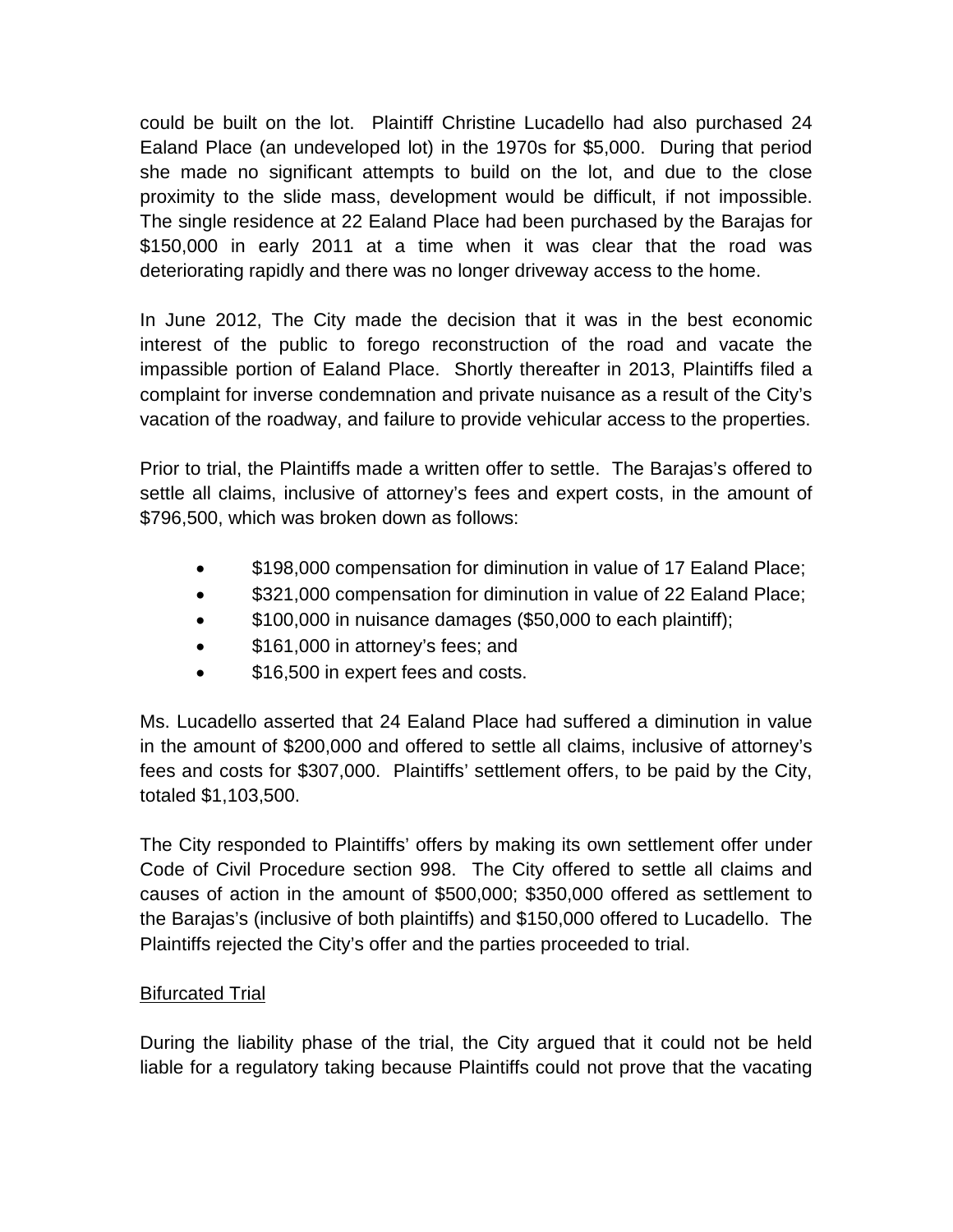of Ealand Place had *substantially impaired* access to the properties.<sup>[11](#page-10-0)</sup> The properties were still accessible by short foot travel from the edge of the abandoned roadway to the residence, and the two unimproved lots. The court found the City liable for a regulatory taking under inverse condemnation, and the damages phase of the case was then heard by a jury.

After an approximate five day jury trial, the jury awarded the Barajas \$100,000 for diminution in value to 22 Ealand Place, and \$100,000 in diminution in value for 17 Ealand Place. The jury also awarded nuisance damages to Ruben Barajas in the amount of \$4,500, and \$2,000 to Pamela Barajas. Ms. Lucadello was awarded \$105,000 for diminution in value to 24 Ealand Place. The total amount of damages to be paid by the City was \$311,500, far less than the Plaintiff's pretrial settlement demand of \$1,103,500. More importantly, however, the jury award was less than the City's CCP §998 offer of \$500,000, which barred recovery of Plaintiffs' attorney's fees from the date the offer was made through trial, in an amount of approximately \$200,000.

# **c.** *Brost v. City of Santa Barbara* **(2014) SBSC Case No. 1415549**

Physical Taking: Taking Private Property in a Public Right of Way

# Facts of the Case

This case involved an alleged physical taking under inverse condemnation of a portion of Plaintiff Luke Brost's driveway apron, located within the City's right of way. The apron was removed to facilitate reconstruction of the public street known as Conejo Road, which adjoined Mr. Brost's driveway. Reconstruction of the road was necessary due to the significant earth movement that occurred in the winter of 2011-2012, which severely damaged Conejo Road and caused it to slide downhill and outside of the City's right of way onto adjacent private property (not owned by Mr. Brost). Mr. Brost's driveway, leading to his vacant lot (see *Brost, Barajas, et al.* case study above), was connected on the uphill side to Conejo Road and slid downslope in conjunction with the City's road.

In the summer of 2012, the City initiated a significant roadway reconstruction project to return Conejo Road to the City's right of way, and make the road fully

<span id="page-10-0"></span> $11$  An action for inverse condemnation for impairment of access is based on a finding by the court of "substantial impairment of the right of ingress and egress, also known as the easement of access." *Border Business Park v. City of San Diego,* (2006) 142 Cal.App.4th 1538, 1551, 49 Cal.Rptr.3d 259, 269 (citing *Breidert v. Southern Pac. Co.,* (1964) 61 Cal.2d 659, 663, 39 Cal.Rptr. 903).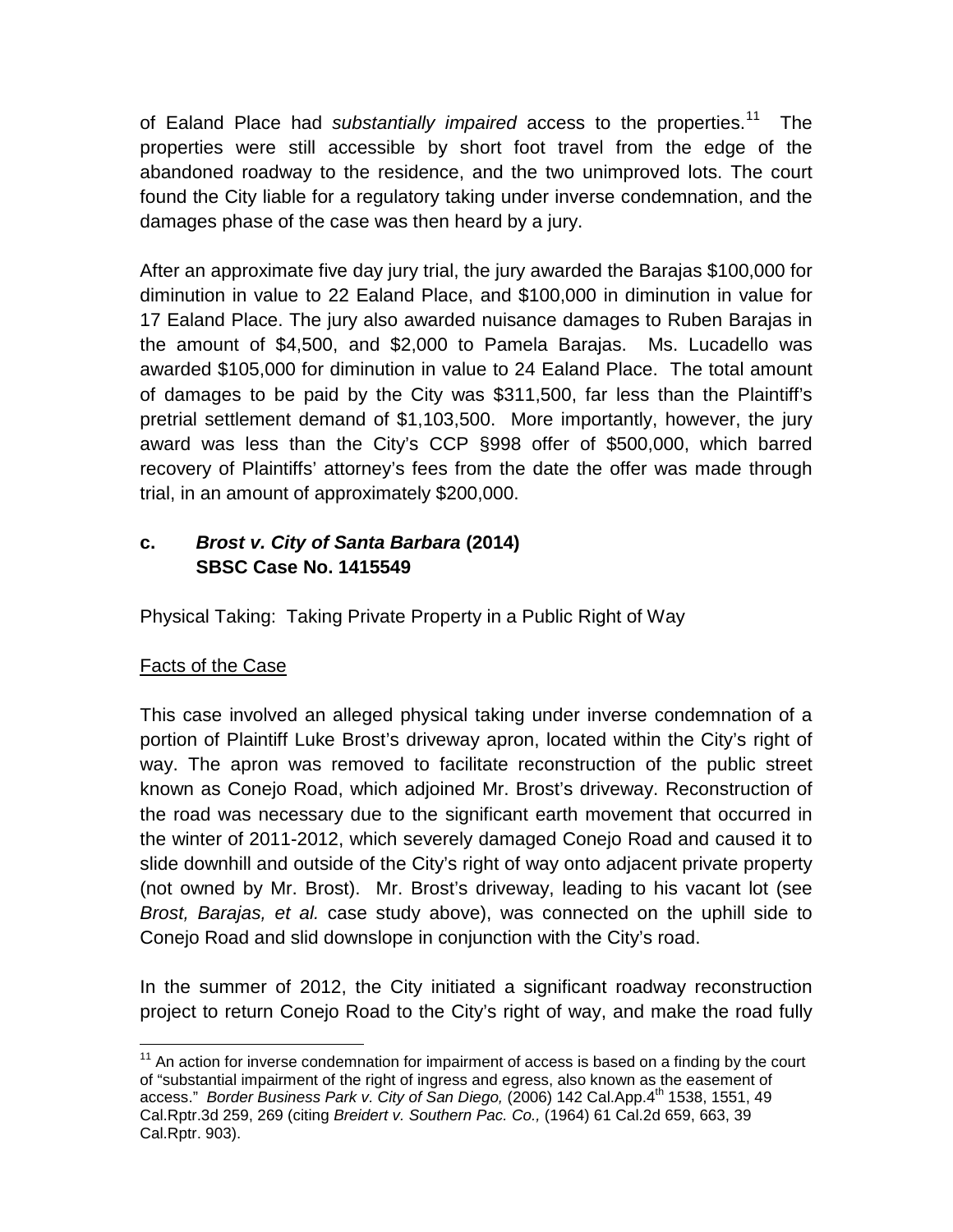passable by emergency vehicle. During the road repair work, a portion of Plaintiff's driveway apron, which existed entirely within the City's right of way, was removed in order to complete construction of the road. This work was necessitated by both earth movement on Mr. Brost's property, and the earth movement that had shifted Conejo Road out of its actual right of way. The final design and reconstruction of Conejo Road within the City's right of way resulted in the slope differential between Mr. Brost's driveway and the road being greater than that which existed prior to the repair work, causing a disconnect between the remainder of Mr. Brost's driveway, and the paved portion of Conejo Road.

To remedy the situation, in December 2012, at Mr. Brost's request, the City constructed the necessary conforming asphalt improvements to reconnect his driveway to Conejo Road. The driveway apron was constructed by the City in conformance and compliance with City engineering standards for driveway aprons; however, to account for the new steeper grade between the driveway and the reconstructed road, the configuration of the driveway apron was narrowed at the connection to Conejo Road. Due to the new configuration, access to the driveway was easier via a downhill right hand turn, but was still possible from either direction. Mr. Brost objected to the new configuration and the City's use of asphalt material. Mr. Brost requested that the City replace the driveway apron "like for like," utilizing the same concrete material and design configuration that had existed prior to the road reconstruction.

The City refused on the ground that the driveway apron, which was constructed in the City's right of way, complied with the City's current code and engineering standards, and to return the driveway to its prior design would require the City to remove a portion Mr. Brost's concrete driveway and regrade the slope, all which existed on his private property. Mr. Brost then filed a single cause of action for inverse condemnation resulting from the impairment of access to his property caused by the City's removal and reconfiguration of the driveway apron.

## Procedural History

The City moved for a judgment on the pleadings on the grounds that a governmental action that alters but does not eliminate road access is not an unconstitutional taking under eminent domain. Mr. Brost opposed the motion and argued that the City was misconstruing the complaint and ignoring the factual assertion that the City took a portion of his concrete driveway and replaced it with an inferior substitute. The Court agreed that by way of his complaint, Mr. Brost was alleging "two elements of harm": one was the limited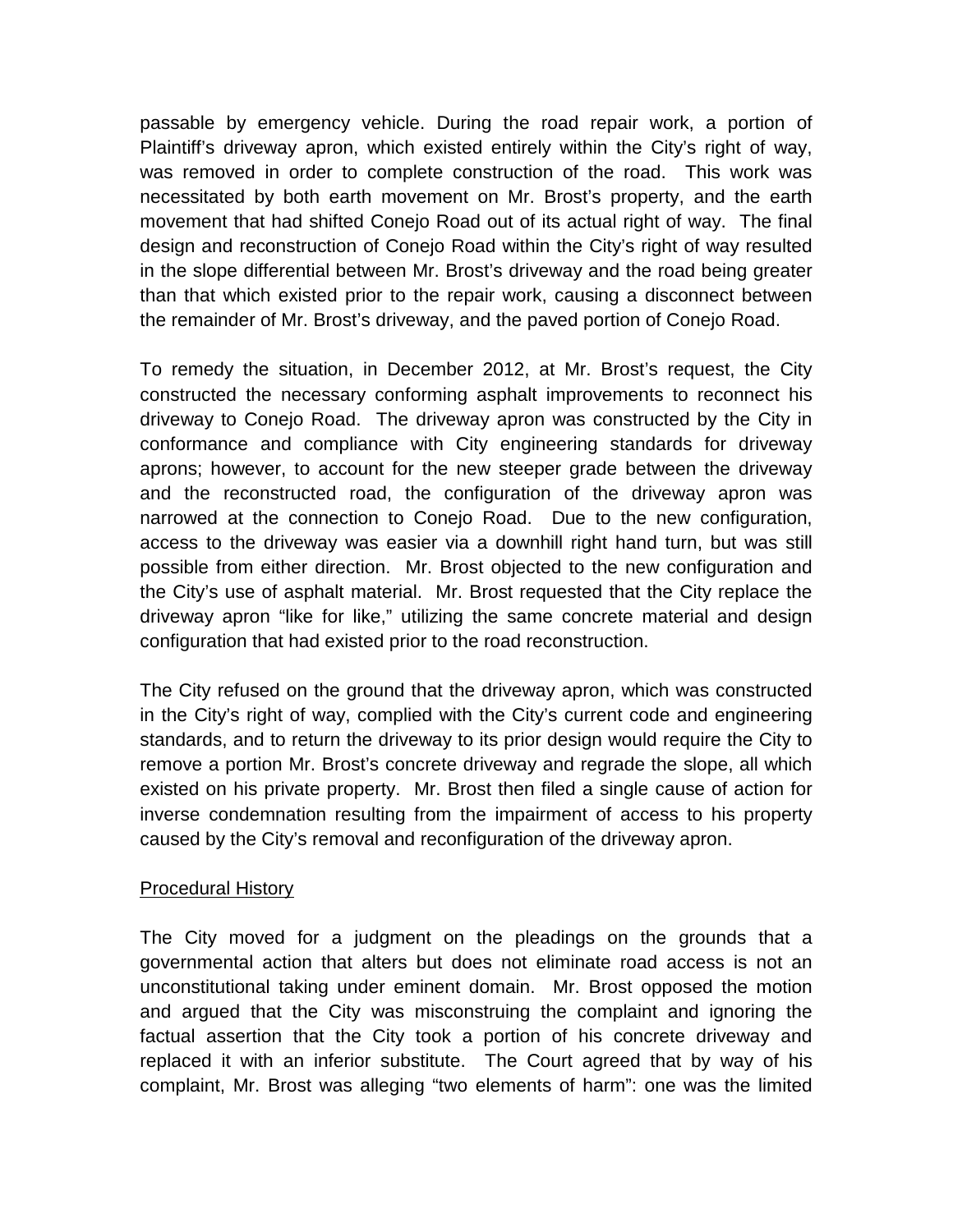access to the driveway compared to what he had before the road construction, and the second was the physical removal of a portion of his concrete driveway.

The Court denied the City's Motion for Judgment on the Pleadings on the grounds that the complaint plead facts sufficient to prove that the City had damaged a portion of Mr. Brost's driveway, but it also held that no cause of action existed under inverse condemnation for the impairment of access arising from the driveway reconfiguration.

# Trial

Due to the limited nature of the potential damage award, the City waived its right to a jury and the parties stipulated that the issue of liability and damages would be heard concurrently by the Court. At trial, the City asserted the defense of estoppel by deed and argued that it was immune from liability because it had removed only the portion of the driveway located within its right of way, and that the damage to that area was a reasonably foreseeable result of the City's maintenance and use of its right of way. The Court was not persuaded by the City's argument and found that the relocation of the road, resulting in a grade differential between the pavement and Mr. Brost's driveway, which required the driveway apron to be removed and reconfigured, was not a reasonably foreseeable use by the City of the right of way. The Court held that the City's removal of a portion of the Plaintiff's driveway and refusal to return it to its original condition, or pay just compensation for the damage, was a physical taking of his property.

The court awarded damages in the amount of \$23,000, which was the value of the cost to restore the driveway apron to its original condition. Plaintiff was also awarded attorney's fees and expert costs in the amount of \$58,725.

# **d.** *Corral v. City of Santa Barbara* **(2015) SBSC Case No. 1466439**

Vested Right: The Legal Journey from Code Enforcement to Inverse Condemnation

# **Facts of the Case**

This case is presented as a cautionary tale of how a code enforcement action can unexpectedly lead to an inverse condemnation action. The facts of the case stretch back to 2008 in what started out as a typical building and zoning code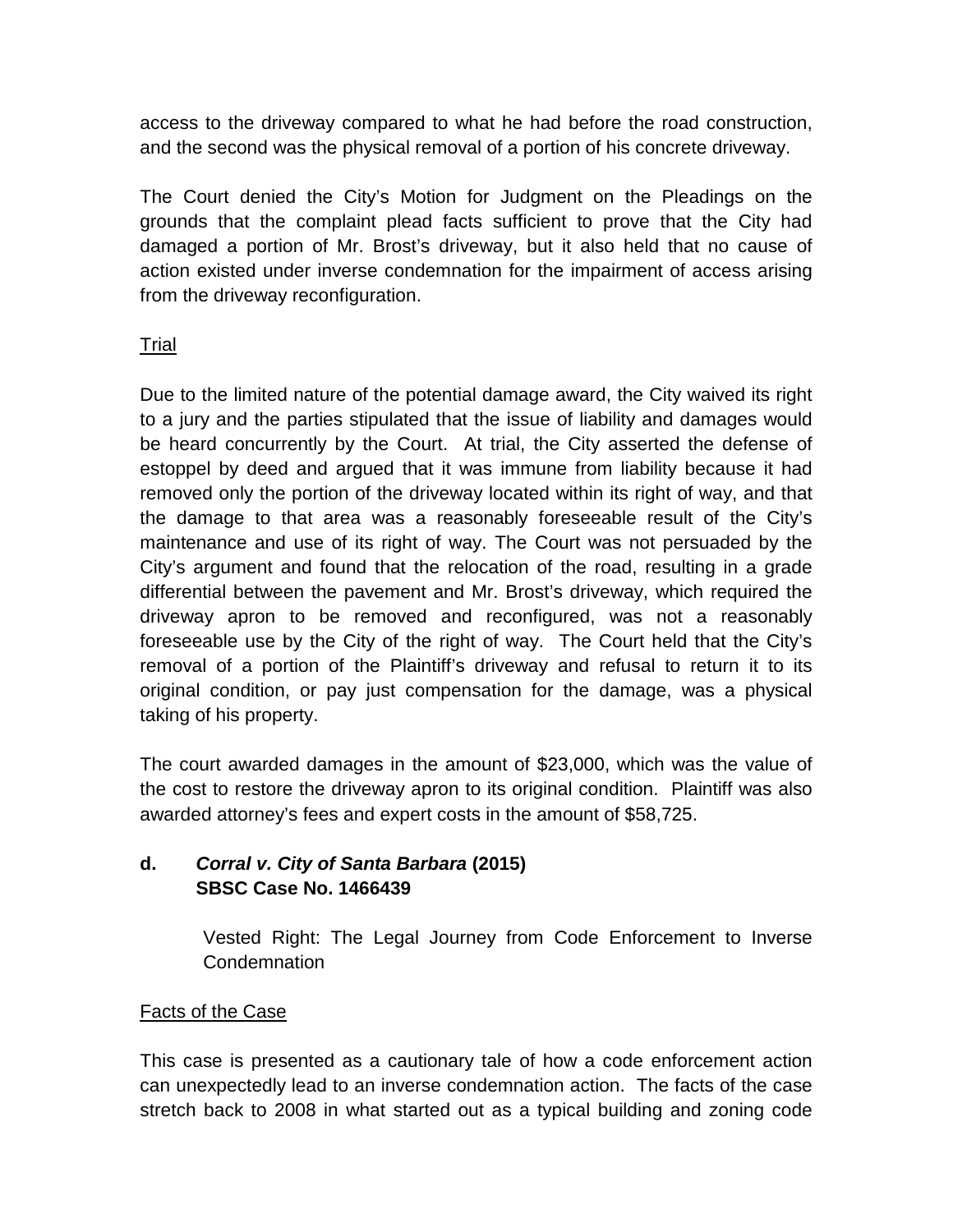enforcement action on a property located in downtown Santa Barbara, owned by Debra Corral, as trustee of the Corral Family Trusts. A building inspection of Ms. Corral's property in 2008 revealed that her four unit commercial property had been unlawfully converted into two residential dwelling units, and that a third unit had been converted into an illegal marijuana dispensary. The inspection also revealed that rampant unpermitted construction had been performed throughout the property, including the installation of dangerous and substandard electrical wiring and plumbing. The City issued a Notice and Order directly to Ms. Corral to obtain a building permit to abate the illegal construction and return the building to its approved uses. Additionally, due to the serious threat to health and safety posed by the illegal construction, the property was "red tagged" and all the units, with the exception of one, were required to be vacated. Ms. Corral was notified that the units could not occupied until the building and zoning code violations were abated through an approved building permit.

In 2010, because Ms. Corral still had not obtained the required building permit, the City Attorney's Office filed a Complaint for Injunctive Relief and Civil Penalties seeking a court order to compel her to obtain the building and abate the violation. The City and Ms. Corral eventually entered into a Stipulated Judgment whereby the court retained jurisdiction over the case, and Ms. Corral admitted to the violations and agreed to obtain a building permit to abate the code violations within a specified timeframe. The Stipulated Judgment was subsequently amended three times, and civil penalties assessed, to extend the abatement deadlines because Ms. Corral failed to obtain the required building permit.

Finally, on May 7, 2012, four years after the violations had been discovered by the City, and much foot dragging by Ms. Corral, the City was able to issue Building Permit Number BLD2009-01925 (the "Original Permit"). Under the Original Permit, the construction was limited to abating the interior unpermitted construction and returning the building to its original internal configuration. No exterior alterations were authorized to the building beyond the replacement of new doors and windows.

An inspection of the property conducted in October 2012, however, revealed that the construction being done at the property exceeded the scope of the Original Permit. Specifically, all of the stucco had been removed from the building, the entire exterior wall running the long length of the building had been removed and replaced (or was in the process of being replaced), and the new unpermitted framing had been secured to the foundation with illegal shot pin anchors. The City immediately issued a Stop Work Order halting all further construction on the property.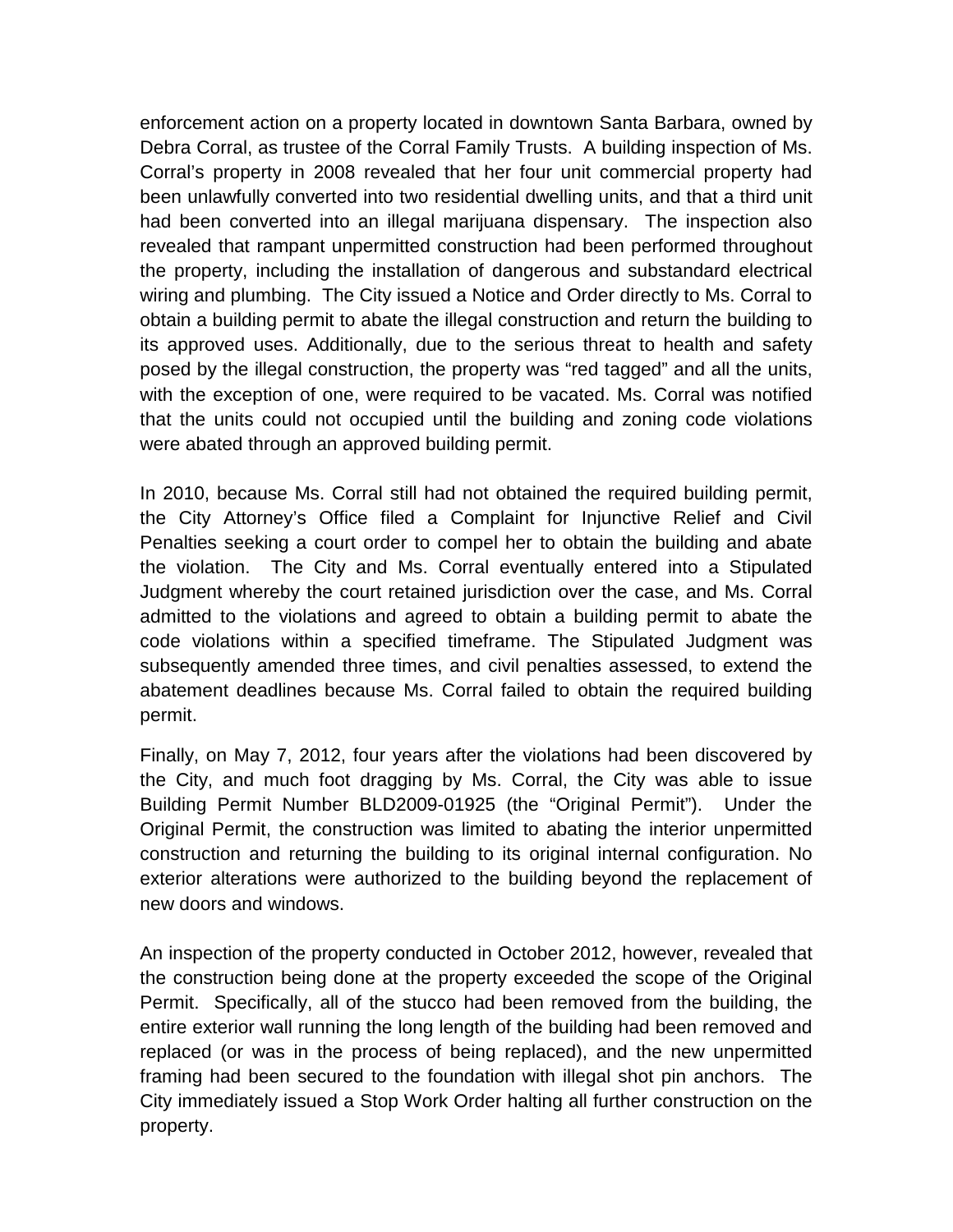The City's planning staff reviewed the new unpermitted construction and determined that it had so greatly exceeded the scope of the Original Permit that the structural integrity of the building was potentially affected. City planning staff considered allowing Ms. Corral to address the unpermitted construction through the issuance of a permit revision, but this idea was ultimately rejected as the City had a written policy that prohibited unpermitted construction from being corrected through a revision to the original underling building permit. Staff decided that the simplest and most expeditious course of action for both the City and the property owner would be to void/revoke the Original Permit, and open a new permit that would incorporate both the old and new illegal construction. Ms. Corral's architect was informed that the Original Permit was going to be voided and a new permit would need to be opened that would address all the unpermitted construction that now been performed on the property. The City Attorney's Office similarly relayed this information to Ms. Corral's attorney by email. To that end, on December 13, 2012, Ms. Corral personally signed an application to open a new building permit. The City then opened Building Permit No. BLD2012-02447 (the "2012 Permit") and simultaneously changed the status of the Original Permit to "Void."

Ms. Corral never objected to the voiding of the permit and began submitting plans for plan check under the new 2012 Permit. After fourteen months of the plans being returned to her by the City for correction due to inadequate and insufficient information, Ms. Corral hired a building permit consultant, Roy Harthorn, to assist her in the permitting process. Mr. Harthorn (and Ms. Corral's attorney) contacted the City Attorney's Office and requested that the City's Plan Check Supervisor, Larry Cassidy, be asked to review the project plans, since Mr. Harthorn believed the current plan check staff was requiring unnecessary engineering changes. The City Attorney's Office consulted with Mr. Cassidy and he agreed to review the plans.

Mr. Harthorn submitted the plans to Mr. Cassidy for review. Mr. Cassidy reviewed the plans and it appeared that with a few modifications, the City could issue the 2012 Permit. At the same time that Mr. Harthorn submitted the plans, he also requested that Mr. Cassidy reinstate the Original Permit, and allow Ms. Corral to apply for a permit "revision" rather than submit under the 2012 Permit. This request came as a surprise to Mr. Cassidy. He concluded, however, that while a revision was less than ideal, and not generally within City policy, anything that would get the project moving was better than allowing a six year old code enforcement case to languish unabated. Since the plans that would be submitted and approved were generally the same, whether they were submitted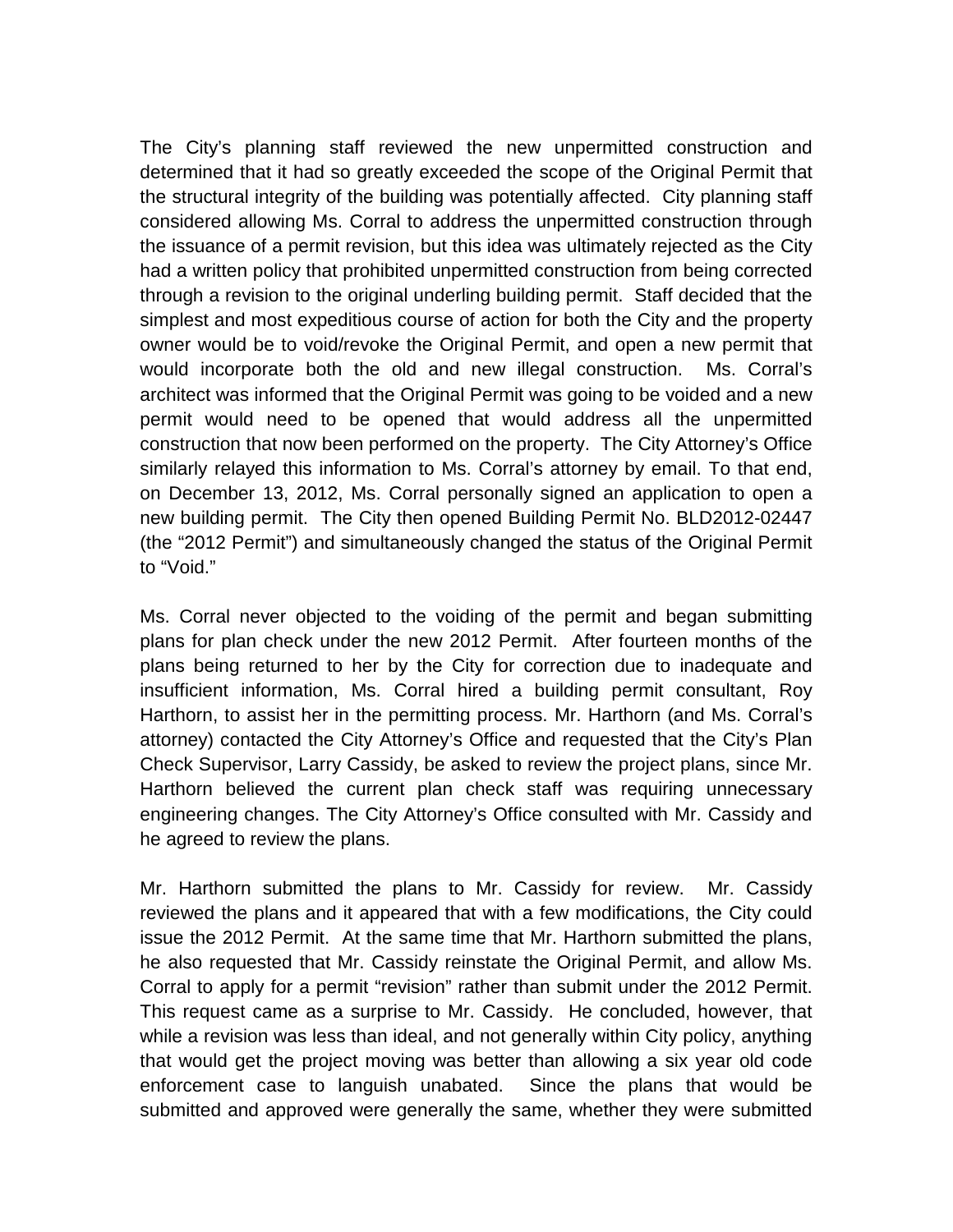as a revision under the Original Permit or as new plans under the 2012 Permit, Mr. Cassidy agreed to reinstate the Original Permit, and allow Ms. Corral to proceed with a revision. Mr. Cassidy then reinstated the Original Permit on February 5, 2014. Two months later, Ms. Corral sued the City for a temporary taking of a vested right.

# Procedural History

Debra Corral's complaint alleged a single cause of action under inverse condemnation for the temporary taking of a "vested right" from the date the City revoked her building permit (allegedly without notice) to the date it was reinstated. The City demurred to the Complaint on the grounds that Plaintiff failed to assert facts that she had exhausted her administrative remedies. The City argued that if Plaintiff was alleging a regulatory taking, she must demonstrate exhaustion of administrative remedies prior to, or simultaneous to, filing the complaint. Plaintiff opposed the motion, arguing that exhaustion of administrative remedies was futile because the City had voluntarily agreed to reinstate the permit and that "this was not regulatory taking but the taking of a vested right." To the City's surprise the Court agreed, and overruled the demurrer holding that "the exhaustion doctrine has no application to this matter and [the Court] will overrule City's Demurrer. *This is not a regulatory taking case.* The essence of plaintiff's complaint is that she had a vested property right that was unlawfully taken away from her when City revoked her building permit."<sup>[12](#page-15-0)</sup> (Emphasis added.)

This ruling lead to a quandary as to how the City would prepare for trial. Should the City go forward under the theory of inverse condemnation as generally alleged in the complaint, or should it proceed under substantive due process (which provides only for equitable relief, which would have made the case moot)? In its Motion for Summary Judgment and Judgment on the Pleadings, the City sought clarity by again raising the issue that if Plaintiff intended to proceed under the theory of an alleged regulatory taking, she must first prove exhaustion of administrative remedies, or futility (of which there were no facts for to support either). The Court, however, declined to revisit this issue as it had already rendered a decision in its ruling on the City's demurrer.<sup>[13](#page-15-1)</sup>

# Trial & Settlement

<span id="page-15-0"></span><sup>&</sup>lt;sup>12</sup> Santa Barbara Superior Court Order and Ruling dated June 11, 2014 on City's Demurrer to Complaint.

<span id="page-15-1"></span>Citing Code of Civil Procedure §438(g)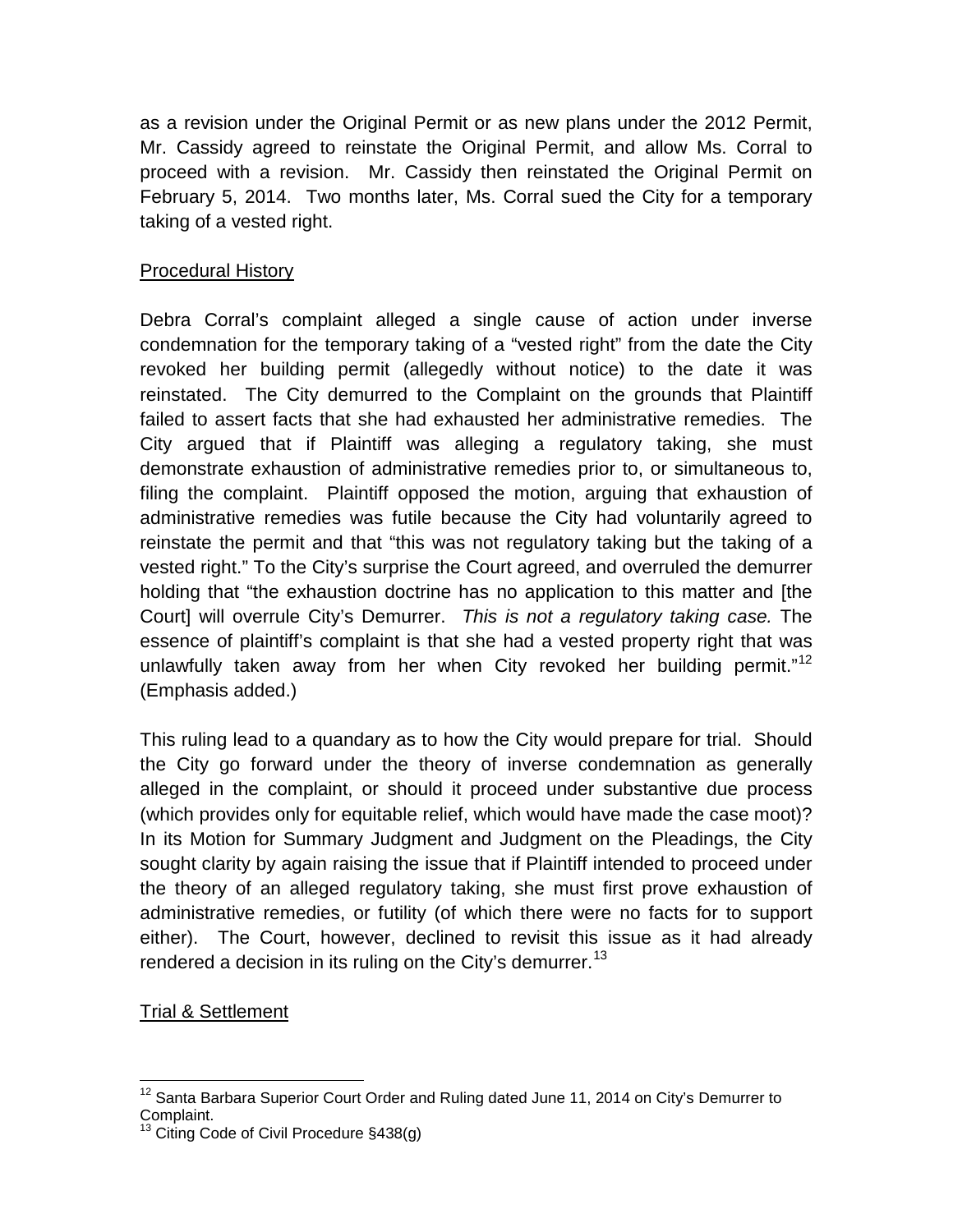During the liability phase of the trial, the City presented evidence of the unpermitted construction, and Ms. Corral's willingness to continue under the 2012 Permit for fourteen months without objection. Conversely, the Plaintiff argued that the work that was performed was not outside the scope of the Original Permit, and therefore the voiding of the permit was unlawful. In support of this argument, Ms. Corral submitted evidence of a building inspection done in July, prior to issuance of the Stop Work Order, where the City's building inspector had discovered a small area of dry rot and termite damaged wood at the southwest interior corner of the building. The building inspector had issued an infield correction notice directing the contractor *"*to remove dry rotted wood and termite invested wood *locally* where necessary." Plaintiff argued that since this directive was not limited to a specific location it authorized, and required, the removal and replacement of the entire exterior wall in order to address the termite and dry rot damage. The Plaintiff further argued that the reinstatement of the Original Permit was a per se admission by the City that this construction was authorized, because by its own written policy the City could not allow unauthorized construction to be accepted through the issuance of a permit revision.

After hearing all the evidence, the Court ruled that that the revocation of the building permit was improper, arbitrary, and capricious and that the City's action had resulted in a temporary taking of a vested right under inverse condemnation. The Court's opinion seemed particularly swayed by the fact that the City had revoked the permit but then subsequently changed its position and reinstated it, contrary to its own policy. In the Statement of Decision, the Court stated that "[t]his appears to be a case where, within the City, the left hand did not know what the right hand was doing," The Court also found that the revocation of the permit had unreasonably delayed Ms. Corral's ability to rent the property, thereby impacting her investment backed expectation and causing her to suffer material debt.

Prior to proceeding with the damages phase of the trial, rather than risk exposure to an unknown jury verdict, the City agreed to settle the case for \$90,000, with attorney's fees and costs to be determined either through a stipulation or noticed motion.

## **Attorney's Fees & Costs**

The City and the Plaintiff were able to stipulate to payment of her attorney's fees and costs in the amount of \$355,729.43, but were unable to agree on expert fees in the amount of \$12,730.99, and \$65,640 in attorney's fees that were being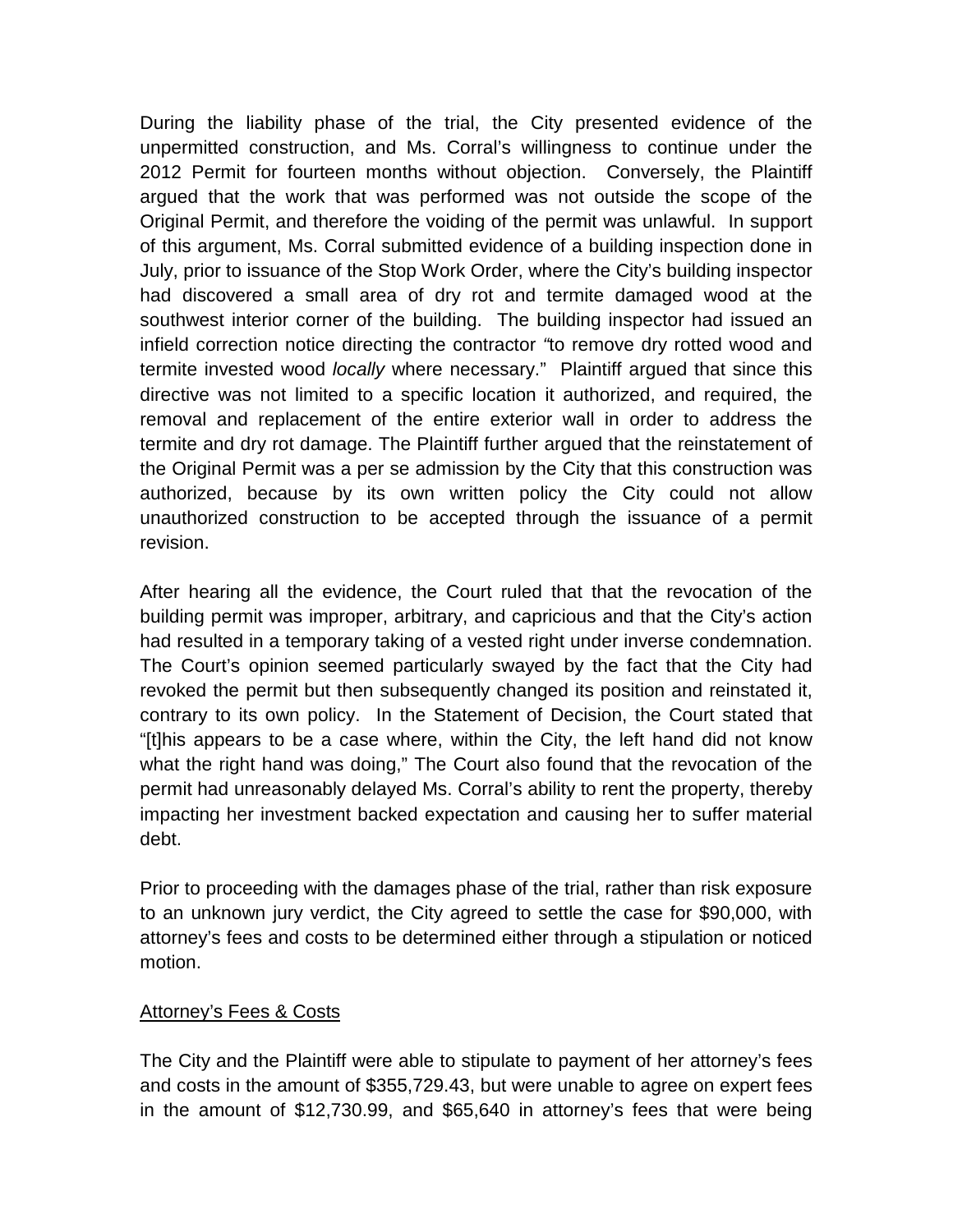requested by her trust attorney (who had assisted Plaintiff in the code enforcement litigation but was never attorney of record in the inverse condemnation case). Plaintiff filed a Motion for Fees and costs requesting the disputed expert and attorney's fees, and also an additional \$16,739 in attorney's fees as the cost for having to bring the fee motion. The court ordered that the full amount of the expert fees, and fees associated with bringing the motion were proper, but reduced the fees requested by Plaintiff's trust attorney to \$34,656.50, citing that the work billed prior to the permit revocation, or not directly associated with assisting Plaintiff (on behalf of the trust) in the inverse condemnation litigation, was not recoverable. In total, the City paid \$419,468.43 in attorney's fees and costs.

## **IV.**

## **Tips and Strategies to Avoid Inverse Condemnation Liability**

If nothing else, the foregoing cases have provided the City of Santa Barbara, through trial (and error), practical experience and strategies to limit liability and damage awards.

#### Pre-Litigation Analysis to Avoid a Potential Lawsuit

If you have the luxury of receiving a telephone call or letter from a property owner threatening to file an inverse condemnation lawsuit unless the City takes corrective action or pays compensation for the alleged "taking," use the opportunity to immediately begin an impartial analysis of the facts. Assess the City's potential liability and the strength of any possible affirmative defenses. Any factual issues that may suggest the City's action resulted in a physical or regulatory taking should be scrutinized and evaluated. Additionally, employee mistakes not appearing to give rise to a taking should be considered in the totality of the action. As mentioned in the case study *Corral v. City of Santa Barbara* above, it has been our experience that evidence at trial of employee mistakes or omissions, which in and of themselves may not warrant a finding of a compensable taking, can lead the Court to conclude that "the left hand did not know what the right hand was doing," and appear to have a prejudicial effect on the case when taken as a whole.

## Post Filing of the Complaint: Identify the Type of Taking Being Alleged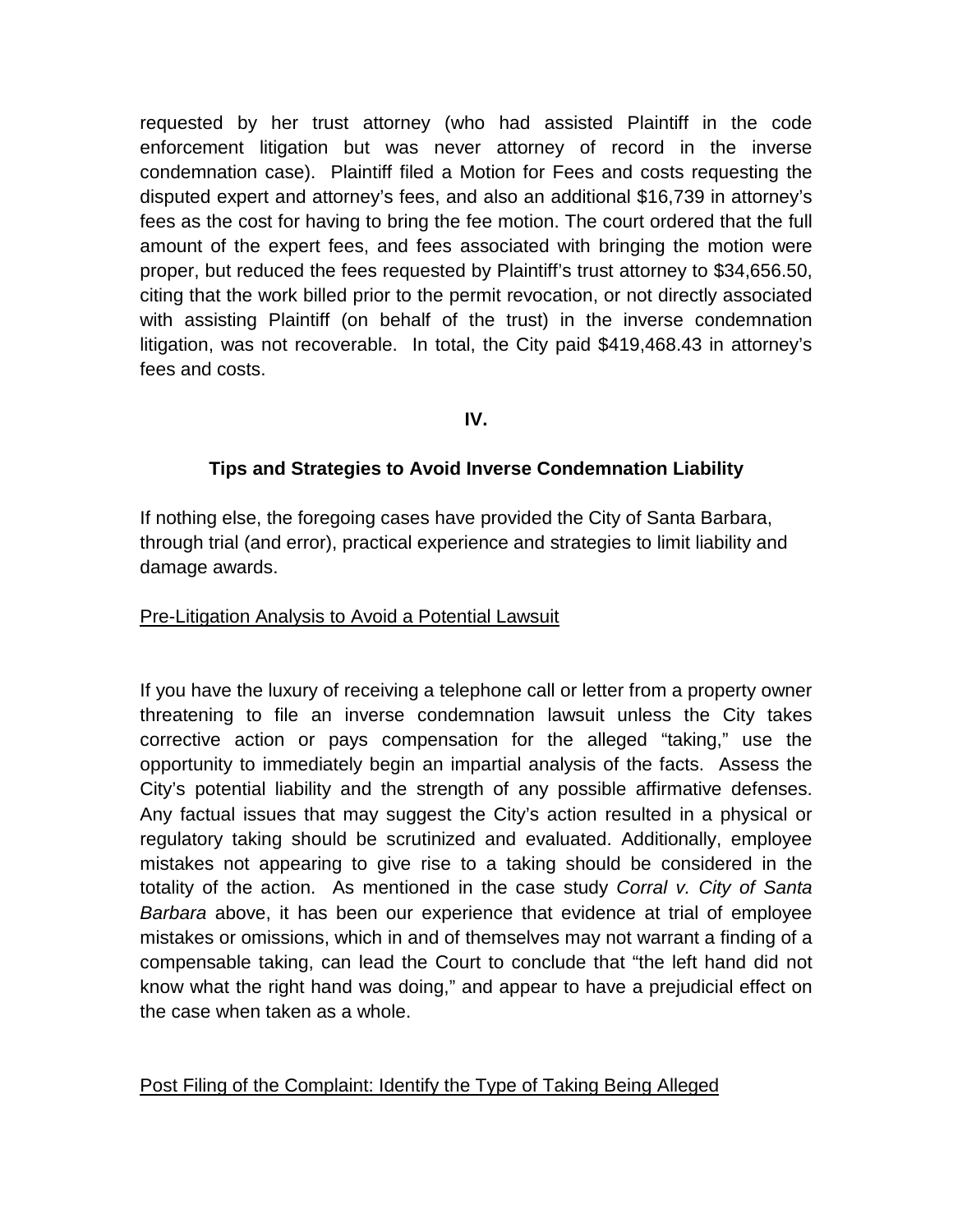Since an inverse condemnation action is derived from the Constitution, the California Government Claims Act does not require that a plaintiff file a claim prior to filing suit.<sup>[14](#page-18-0)</sup> While the plaintiff may not directly state the type of taking they are alleging (e.g. a categorical taking), he or she must allege the cause of injury with specificity and assert particular facts rather than legal conclusions. If you are unable to determine the type of taking being asserted from the facts alleged in the complaint, the public interest being served by the action, or the date the governmental action occurred, the complaint is unlikely to survive a demurrer. Additionally, complaints asserting a regulatory taking that do not state facts indicating that the plaintiff has exhausted all administrative remedies prior to filing the inverse condemnation action are vulnerable to demurrer unless a valid excuse for the failure to exhaust the administrative remedies is alleged on the face of the complaint.<sup>[15](#page-18-1)</sup>

# Identify Potential Affirmative Defenses

There are many defenses that should not only be asserted at trial, but early on by way of judgment on the pleadings or summary judgment. Several of the common defenses, discussed generally below, include exercise of police power, failure to exhaust administrative remedies, waiver, estoppel, and statute of limitations

a. Proper Exercise of Police Power

Exercise of a city's police power is probably the most widely asserted defense against an inverse condemnation claim. If the court determines that the public entity was reasonably exercising its power to protect public health, safety or welfare, and not exercising its authority under eminent domain, a property owner is not entitled to compensation for the taking of or damage to his or her property.<sup>16</sup> Recognizing that a broad interpretation of the police power defense would "completely vitiate the constitutional requirement of just compensation" the courts will carefully scrutinize its applicability as a defense to the city's action that allegedly interfered with a private property right."<sup>[17](#page-18-3)</sup>

The Court may be more inclined to wave the right to compensation where the interference or taking of the property (or vested right) is to abate a public nuisance. The courts have held that while a vested property right may be

<span id="page-18-1"></span><span id="page-18-0"></span><sup>&</sup>lt;sup>14</sup> Government Code §905.1<br><sup>15</sup> Doe v. MySpace Inc. (2009) 175 Cal.App. 4<sup>th</sup> 561, 566; *Williams v. Housing Authority of Los Angeles* (2004) 121 Cal. App. 4th 708, 736-737; *[Gupta v. Stanford University](https://a.next.westlaw.com/Link/Document/FullText?findType=Y&serNum=2005410669&pubNum=0004041&originationContext=document&transitionType=DocumentItem&contextData=(sc.Search)#co_pp_sp_4041_411)* (2004) 124 Cal. [App. 4th 407, 411](https://a.next.westlaw.com/Link/Document/FullText?findType=Y&serNum=2005410669&pubNum=0004041&originationContext=document&transitionType=DocumentItem&contextData=(sc.Search)#co_pp_sp_4041_411)

<span id="page-18-3"></span><span id="page-18-2"></span><sup>&</sup>lt;sup>16</sup> *Freeman v. Contra Costa County Water Dist.* (1971) 18 Cal.App.3d 404, 408<br><sup>17</sup> *Holtz v. Superior Court* 197) 3 Cal.3d 296, 305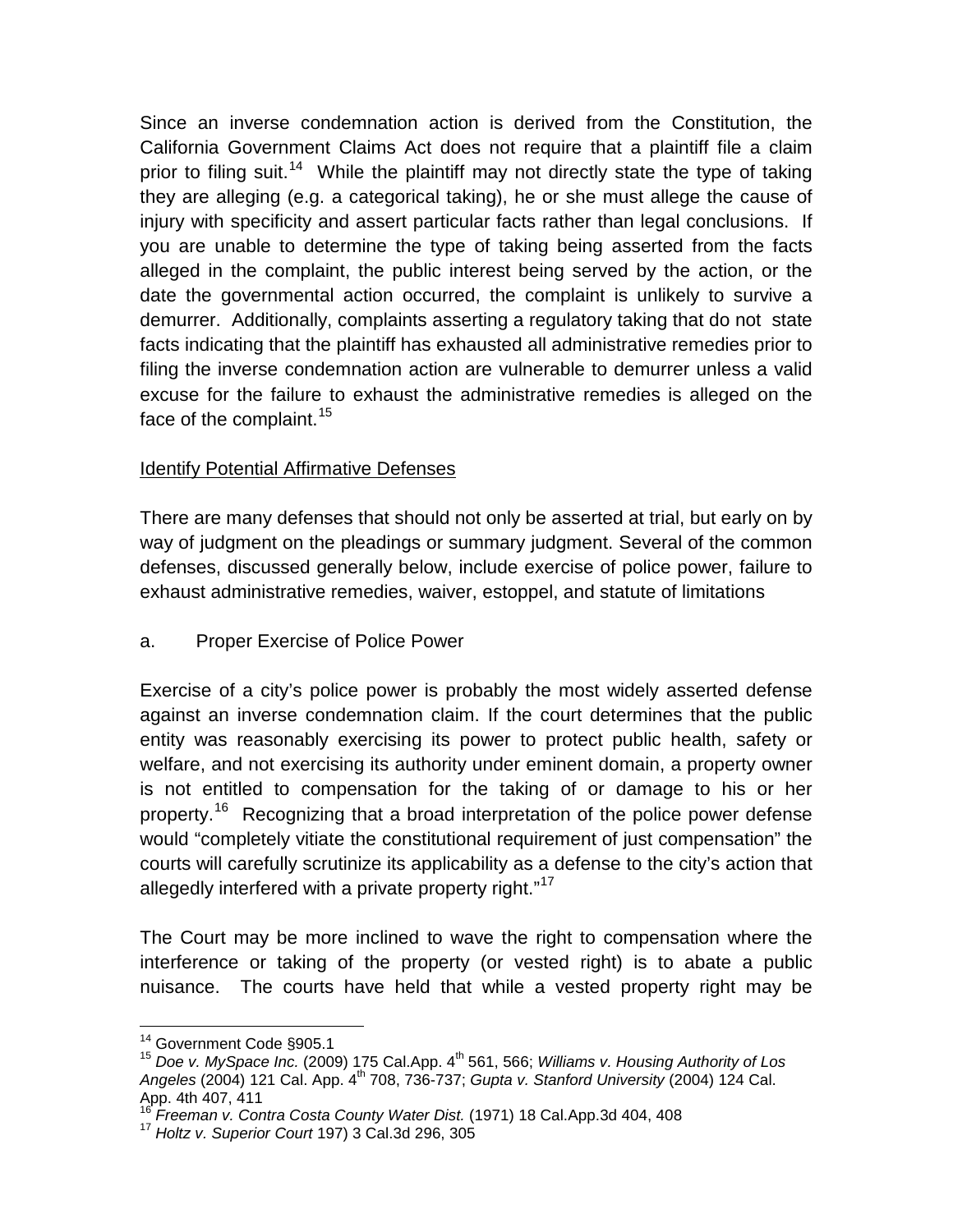immune from divestment or destruction through ordinary police power regulation, that right may be impaired, or even revoked, if its authorized use creates a public nuisance. If the action or use authorized under the vested right is a *per se* nuisance due to its violation of an ordinance, the court *should* find that the impairment of the vested right is a proper exercise of the police power not subject to compensation.<sup>[18](#page-19-0)</sup> If the case does not involve a per se nuisance, then a strong factual record will need to be established to prove the public nuisance conditions.

# b. Exhaustion & Ripeness

Where a regulatory taking is alleged, the exhaustion of the property owner's administrative remedies is usually a condition precedent to a claim brought under inverse condemnation. California courts have traditionally held that before a government action can be challenged as a regulatory taking, the government entity charged with implementing the regulation must have reached a final decision regarding the application of the regulation to the property at issue.<sup>[19](#page-19-1)</sup> This is the so-called "ripeness" test. "Ripeness…is a matter of final administrative adjudication. The idea of ripeness arises…because local authorities should have the chance to change their minds when a local restriction otherwise results in a compensable taking."[20](#page-19-2) This means that first, all administrative appeals at the local government level must be exercised, and then the final administrative action must be challenged in a writ of mandate action in Superior Court. An administrative mandate action is a "procedural predicate" to seeking inverse condemnation damages based upon a regulatory taking accomplished by an administrative agency."<sup>[21](#page-19-3)</sup> The writ of mandate action, however, may be joined with an inverse condemnation action.<sup>[22](#page-19-4)</sup> This requirement is jurisdictional and not a matter of judicial discretion.<sup>[23](#page-19-5)</sup>

An exception to the requirement that a plaintiff must first exhaust his or her remedies before bringing an action under inverse condemnation can be found where the plaintiff is able to successfully demonstrate that an attempt to fully exhaust administrative remedies would be futile. The futility "exception applies only if the party invoking it can positively state that the administrative agency has

<span id="page-19-0"></span> <sup>18</sup> *City of Costa Mesa v. Soffer* (1992) 11 Cal. App. 4th 378, 382, citing *McClatchy v. Laguna Lands Limited* (1917) 32 Cal.App. 718, 725; see also *People ex rel. Dept. Pub. Wks. v. Adco Advertisers* (1973) 35 Cal.App.3d 507, 513–514; *People v. Peterson* (1920) 45 Cal.App. 457, 459–461

<sup>&</sup>lt;sup>19</sup> Hensler v. City of Glendale (1994) 8 Cal.4<sup>th</sup> 1, 10

<span id="page-19-2"></span><span id="page-19-1"></span><sup>&</sup>lt;sup>20</sup> Avenida San Juan Partnership v. City of San Clemente (2011) 201 Cal.App.4<sup>th</sup> 1256, 1279<br><sup>21</sup> Rossco Holdings Inc. v. State of California (1989) 212 Cal. App. 3d 642, 657

<span id="page-19-5"></span><span id="page-19-4"></span><span id="page-19-3"></span><sup>22</sup> Hensler v. City of Glendale, (1994) 8 Cal.4th 1, 14<br>23 Tahoe Vista Concerned Citizens v. County of Placer (2000) 81 Cal.App.4th 577, 589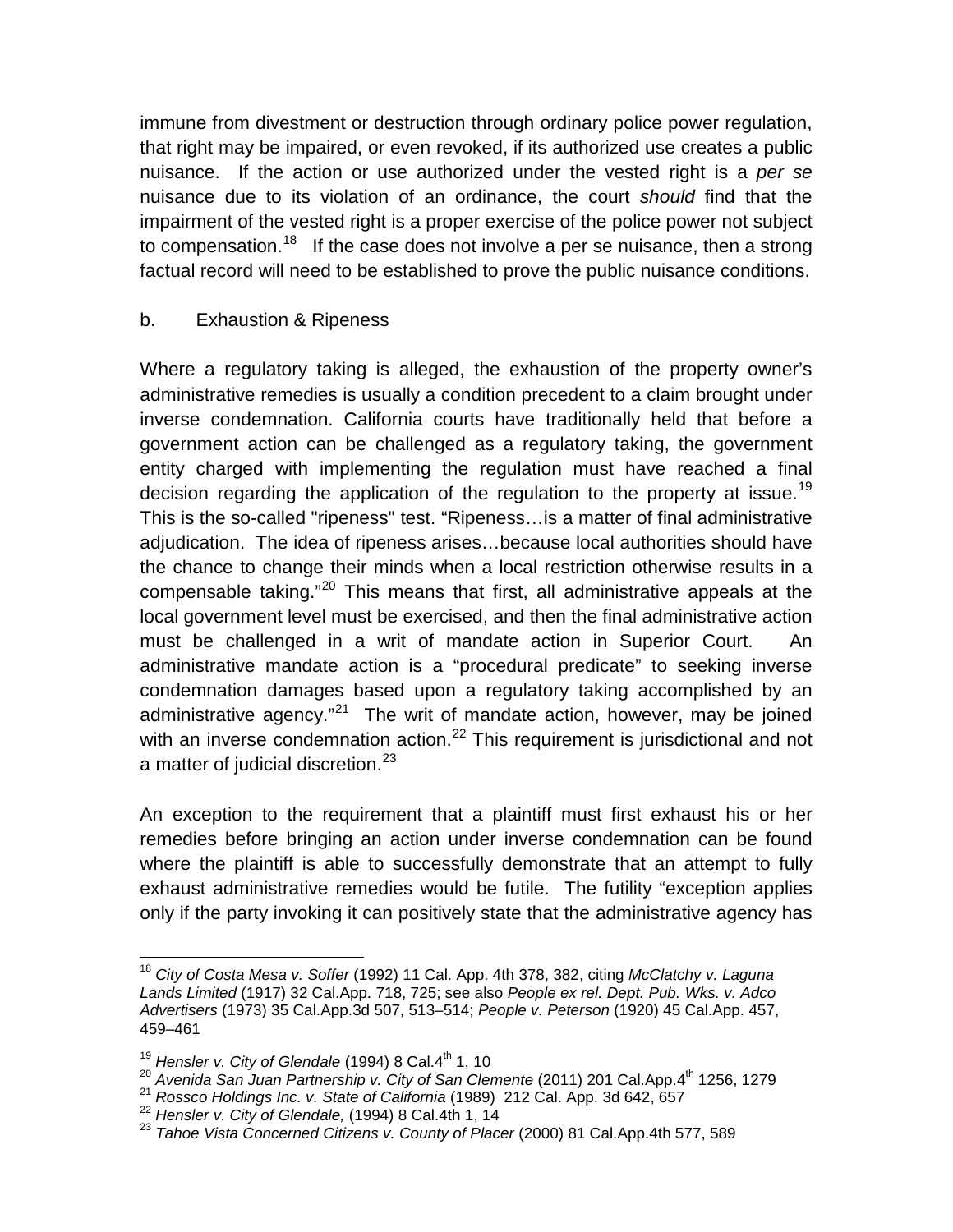declared what its ruling will be in a particular case,"<sup>[24](#page-20-0)</sup> when there is no administrative relief available for the plaintiff to avail himself of  $25$ , or the City's decision in a particular case was predeterminable.<sup>[26](#page-20-2)</sup>

## c. Waiver

A property owner who accepts the conditions of a permit or regulation by acting on or complying with them, even if done under protest, waives his right to later object or seek compensation. As succinctly stated in *Salton Bay Marina, Inc. v. Imperial Irrigation Dist.* (1985) 172 Cal.App.3d 914, "a landowner who accepts and complies with the conditions of a building permit cannot later sue the issuing public entity for inverse condemnation for the cost of compliance."<sup>[27](#page-20-3)</sup> The reasoning behind this ruling is based on the same principal requiring exhaustion of administrative remedies, and is designed to give the agency the opportunity to avoid a "taking and its associated compensation under inverse condemnation years after the landowner already accepted the burdens or obligations of the permit or regulation.<sup>[28](#page-20-4)</sup> The exceptions to this general rule can be found where the city's permit conditions would "divest the developer of money or a possessory interest in property," or where the city imposes additional permit conditions or fees on subsequent phases of a project that is already underway. Under such circumstances, the developer may then pay the fee under protest without waiving the right to sue for a refund later.<sup>[29](#page-20-5)</sup>

# d. Estoppel by Deed

Estoppel by deed is a less common defense, but since it was raised as a defense by the City of Santa Barbara in *Brost v. City of Santa Barbara*, it has been included here. The Courts have held that a property owner who has conveyed a right of way to a public entity (or where one was taken for public necessity), is estopped from asserting a claim for inverse condemnation for damage that may be reasonably expected to occur to his abutting private property, by the necessary and ordinary use of the public service for which the taking of the right of way occurred.<sup>30</sup> The test of whether the damage to private property occurred

<span id="page-20-0"></span><sup>&</sup>lt;sup>24</sup> Steinharrt v. County of Los Angeles (2010) 47 Cal.4th 1298, 1313<br><sup>25</sup> *Powell v. County of Humboldt* (2014) 222 Cal.App.4<sup>th</sup> 1424<br><sup>26</sup> Ogo Associates v. City of Torrance (1974) 30 Cal.App.3d 830, 834

<span id="page-20-1"></span>

<span id="page-20-4"></span><span id="page-20-3"></span><span id="page-20-2"></span><sup>&</sup>lt;sup>27</sup> Salton Bay Marina, Inc. v. Imperial Irrigation Dist. (1985) 172 Cal.App.3d 914, 941<br><sup>28</sup> *Id.*<br><sup>29</sup> McLain W. #1 v. Cty. of San Diego (1983) 146 Cal. App. 3d 772, 777

<span id="page-20-6"></span><span id="page-20-5"></span><sup>&</sup>lt;sup>30</sup> *Albers v. County of Los Angeles* (1965) 62 Cal 2d 250, 265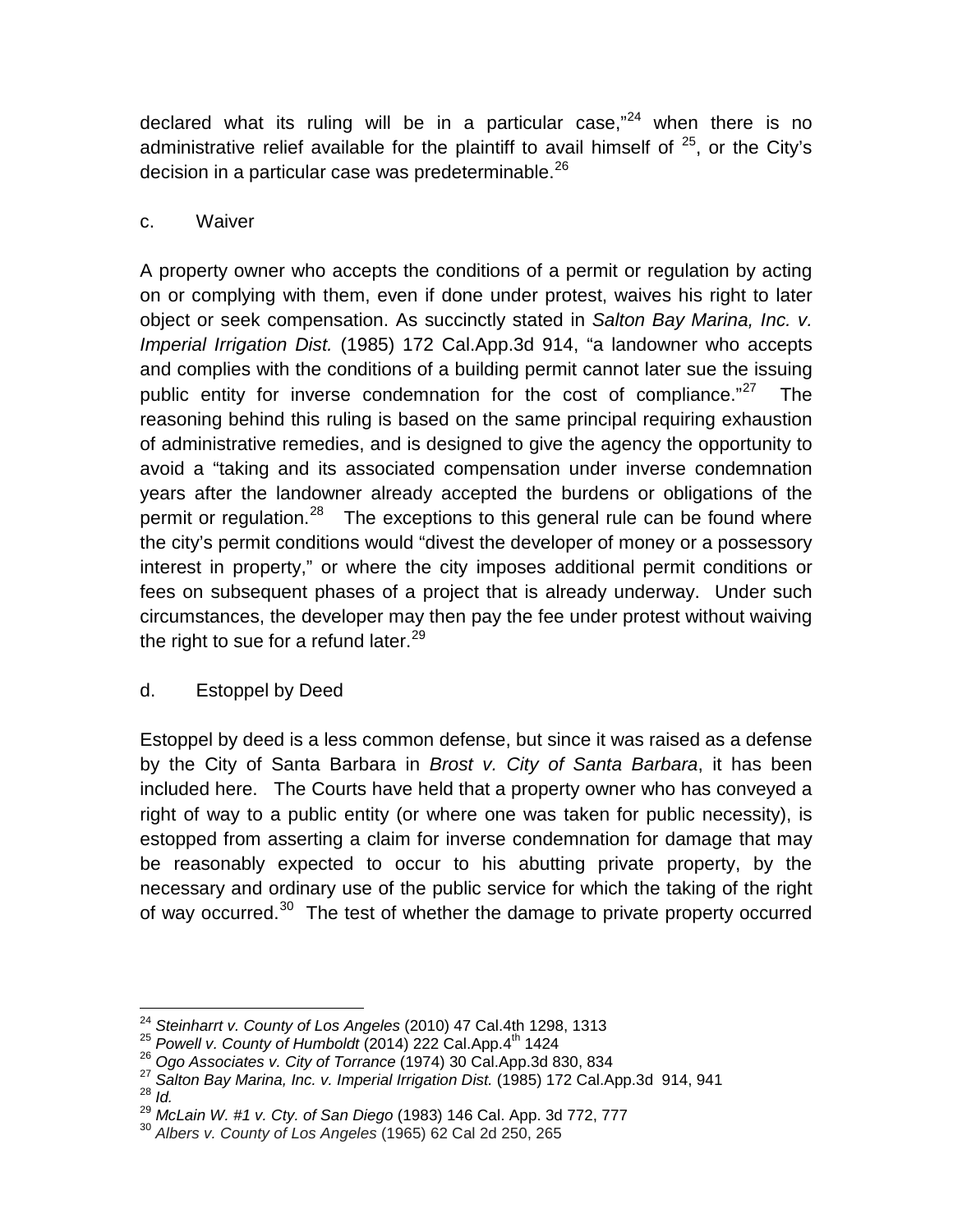as a reasonable use of the right of way becomes one of *foreseeability* to be determined by the court.<sup>[31](#page-21-0)</sup>

# e. Statute of Limitations

The statute of limitations in an inverse condemnation case can seem like a moving target. The courts generally apply a three year statute of limitations to inverse condemnation actions for physical damage to property<sup>32</sup> and a five year statute of limitations under Code of Civil Procedure §§ 318 and 319 for regulatory takings challenges.<sup>[33](#page-21-2)</sup> With that being said, however, since a petition for writ of mandate is a prerequisite to filing an inverse condemnation complaint alleging an "as applied taking," and the statute of limitations for filing a writ is 90 days, unless a plaintiff files a writ within 90 days, he cannot file an inverse claim thereafter (and the five year statute of limitations will not apply). Similarly, with respect to facial challenges to regulations, the statute of limitations to challenge the regulation is 120 days from the date of the enactment of the ordinance. $34$ Therefore, it is important to not only initially identify the type of taking, but to determine whether or not any special–and shorter–statute of limitations apply related to the requirement to exhaust administrative remedies.

# Limiting Exposure to Attorney's Fees & Costs

a. Attorney's Fees & Costs to the Prevailing Party

It is important to consider the issue of attorney's fees early in the case. Pursuant to Code of Civil Procedure section 1035, a prevailing party in an inverse condemnation action, be it the city or the plaintiff, is entitled to recover attorney's fees, expert fees and other costs and expenses incurred from the time of the alleged taking through post-trial motions and appeal. $35$  The amount of the fees awarded is at the discretion of the trial court<sup>[36](#page-21-5)</sup> and includes not only reasonable attorney's fees but appraisal and engineering fees from the time of the taking.<sup>[37](#page-21-6)</sup> If the Court does find liability on the part of the city, it is legally obligated to pay all

<span id="page-21-0"></span> <sup>31</sup> *Cox v. State of California* (1970) 3 Cal.App.3d 301, 309, citing *Albers* v. *County of Los Angeles,* 

<span id="page-21-1"></span>*supra*, at pp. 265-266; *Williams v. Sutter-Butte Canal Co*. (1947) 82 Cal.App.2d 100, 102-103. 32 Code of Civil Procedure § 338(j); *Patrick Media Group, Inc. v. California Coastal Commission* <sup>9</sup>  $Cal.$ App. $4^{th}$  592, 60

<span id="page-21-2"></span><sup>&</sup>lt;sup>33</sup> See Hensler, Supra 8 Cal.4<sup>th</sup> 1, 24; *Hauselt v. County of Butte* (2009) 172 Cal.App.4<sup>th</sup> 550, 564*;* Patrick Media Group, Supra, 9 Cal.App.4<sup>th</sup> at 607

<sup>34</sup> *Hensler, supra,* 32 Cal.Rptr.2d 244, 257-58

<span id="page-21-4"></span><span id="page-21-3"></span> $\frac{35}{35}$  Code of Civil Procedure §1036.<br> $\frac{35}{36}$  PLCM Group Inc. v. Drexler (2000) 22 Cal.4<sup>th</sup> 1084, 1096

<span id="page-21-6"></span><span id="page-21-5"></span> $37$  Customer Company v. City of Sacramento (1995) 10 Cal. $4<sup>th</sup>$  368, 390.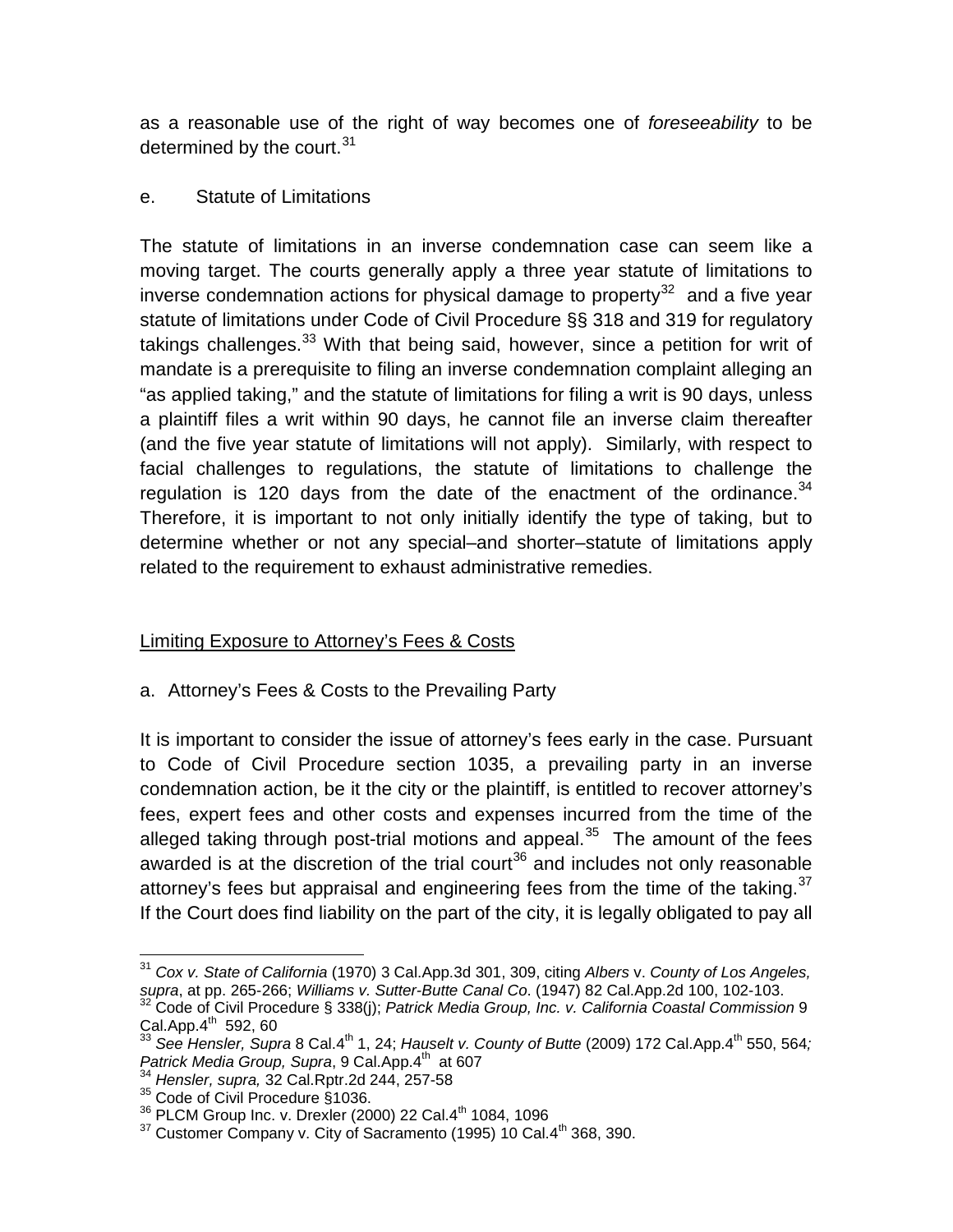of the plaintiff's reasonable fees and costs, even if the jury awards nominal damages amounting to a single dollar. As such, attorney fees and costs can greatly exceed the amount of damages awarded to the plaintiff and because of this the code tends to reflect more favorably on plaintiffs.

As a case in point, the following is a summary of the damages and fees and costs awards from the case summaries discussed above:

- *Brost, et al. v. City of Santa Barbara* (2010), SBSC Case No. 1342979 Damages: \$126,000 Fees & Costs: \$648,522.94
- *Barajas, et al. v. City of Santa Barbara* (2013), SBSC Case No. 383054 Damages: \$311,500 Fees & Costs: \$293,445\* \**This amount does not include plaintiffs' attorney's fees through trial due to a successful CCP §998 Offer*
- *Brost v. City of Santa Barbara* (2014), SBSC Case No. 1415549 Damages: \$23,000 Fees and Costs: \$58,725
- *Corral v. City of Santa Barbara* (2015), SBSC Case No. 1466439 Damages: \$90,000 Fees and Costs: \$419,468.43

b. CCP § 998 Offers

A City can potentially reduce its exposure to these large attorney's fees and costs awards through a successful Code of Civil Procedure section 998 offer. While not available in direct condemnation cases, the Supreme Court has held that 998 offers do apply in inverse condemnation actions.<sup>[38](#page-22-0)</sup> Code of Civil Procedure section 998 (c) (1) provides that if an offer made by a defendant is not accepted, and the plaintiff fails to obtain a more favorable judgment or award, the plaintiff may not recover his or her post offer costs and must pay the defendant's costs from the time of the offer. The code was changed this year to only reduce *post* offer costs and fees in the event of a favorable verdict on behalf of the defendant, whereas, before the recent amendment, *pre-offer* costs were

<span id="page-22-0"></span><sup>&</sup>lt;sup>38</sup> Regency Outdoor Advertising, Inc. v. City of Los Angeles, (2006) 39 Cal.4<sup>th</sup> 507, 529-30 & n. 11, (legislature did not intend for its exclusion of eminent domain in Code of Civil Procedure section 998 subdivision (g)(1), to encompass inverse condemnation proceedings).